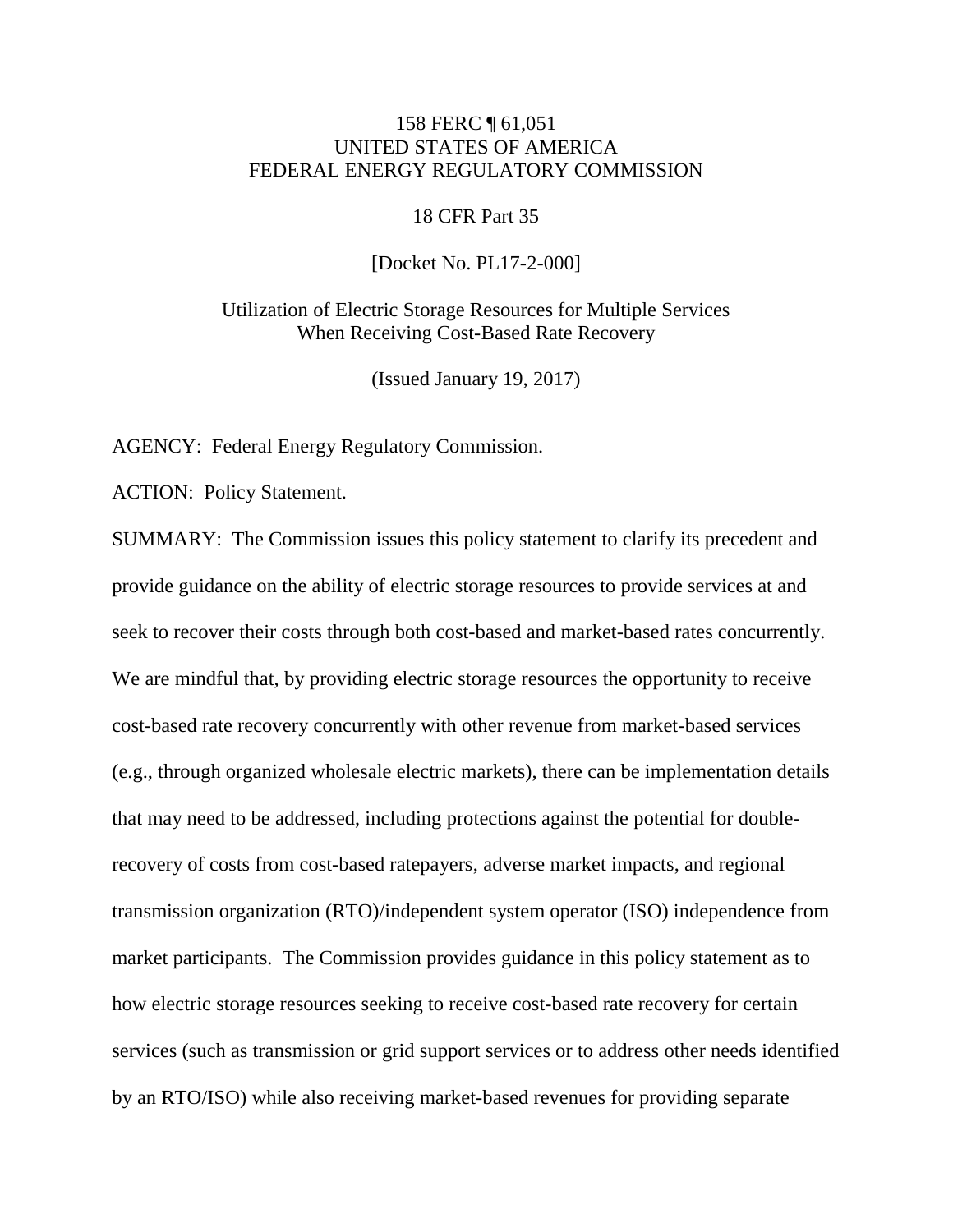market-based rate services could address these concerns and also clarifies some past

precedent on these issues.

EFFECTIVE DATE: This policy statement will become effective [date of publication in

the *Federal Register*].

FOR FURTHER INFORMATION CONTACT:

Rahim Amerkhail (Technical Information) Office of Energy Policy and Innovation Federal Energy Regulatory Commission 888 First Street, NE Washington, DC 20426 (202) 502-8266 rahim.amerkhail@ferc.gov

Heidi Nielsen (Legal Information) Office of the General Counsel Federal Energy Regulatory Commission 888 First Street, NE Washington, DC 20426 (202) 502-8435 [heidi.nielsen@ferc.gov](mailto:heidi.nielsen@ferc.gov)

SUPPLEMENTAL INFORMATION: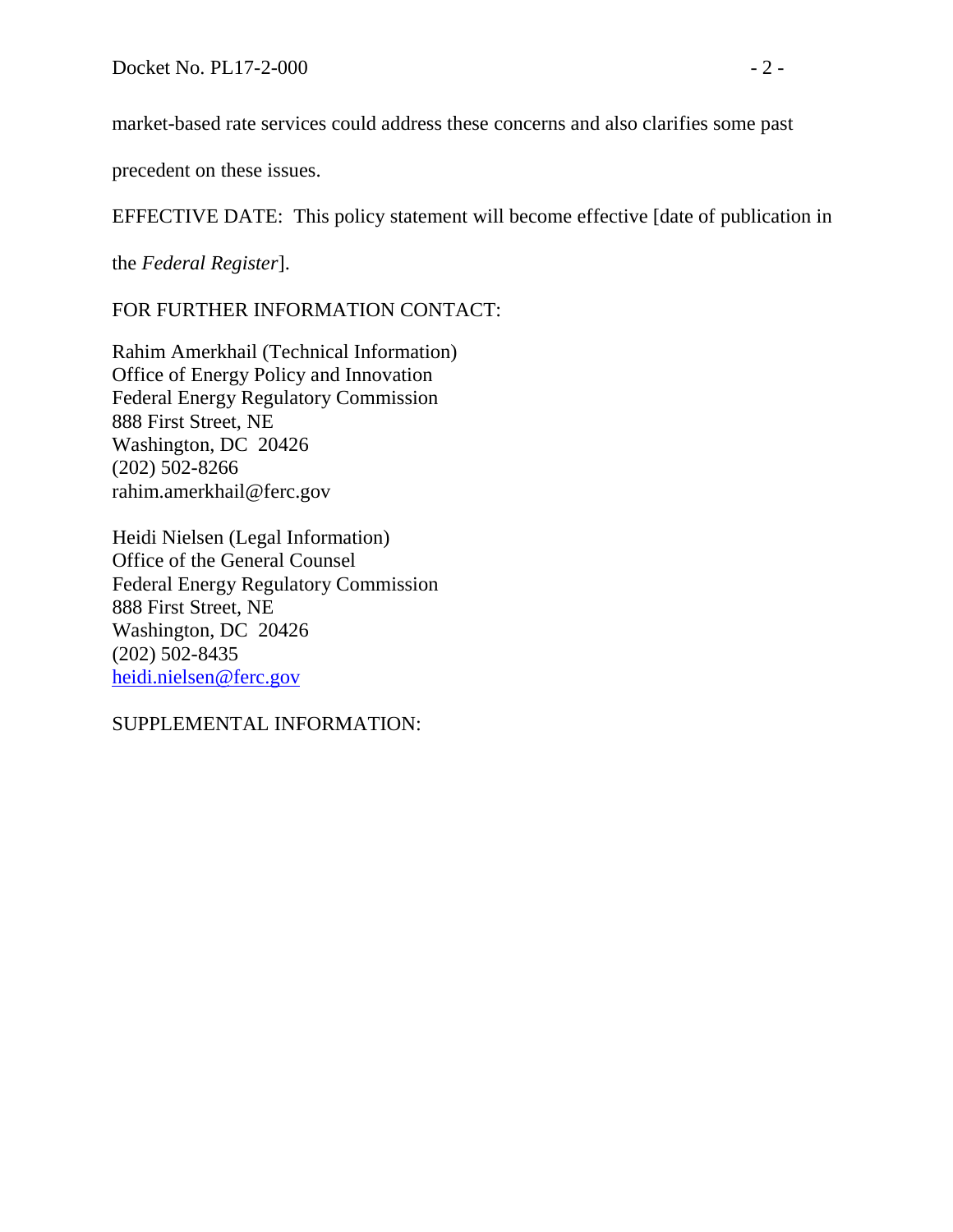# 158 FERC ¶ 61,051 UNITED STATES OF AMERICA FEDERAL ENERGY REGULATORY COMMISSION

Before Commissioners: Norman C. Bay, Chairman; Cheryl A. LaFleur, and Colette D. Honorable.

Utilization of Electric Storage Resources for Multiple Services When Receiving Cost-Based Rate Recovery Docket No. PL17-2-000

#### POLICY STATEMENT

(Issued January 19, 2017)

1. The Commission issues this policy statement to clarify its precedent and provide guidance on the ability of electric storage resources to provide services at and seek to recover their costs through both cost-based and market-based rates concurrently. We are mindful that, by providing electric storage resources the opportunity to receive cost-based rate recovery concurrently with other revenue from market-based services (e.g., through organized wholesale electric markets), there can be implementation details that may need to be addressed, including protections against the potential for double-recovery of costs from cost-based ratepayers, adverse market impacts, and regional transmission organization (RTO)/independent system operator (ISO) independence from market participants. The Commission provides guidance in this policy statement as to how electric storage resources seeking to receive cost-based rate recovery for certain services (such as transmission or grid support services or to address other needs identified by an RTO/ISO) while also receiving market-based revenues for providing separate market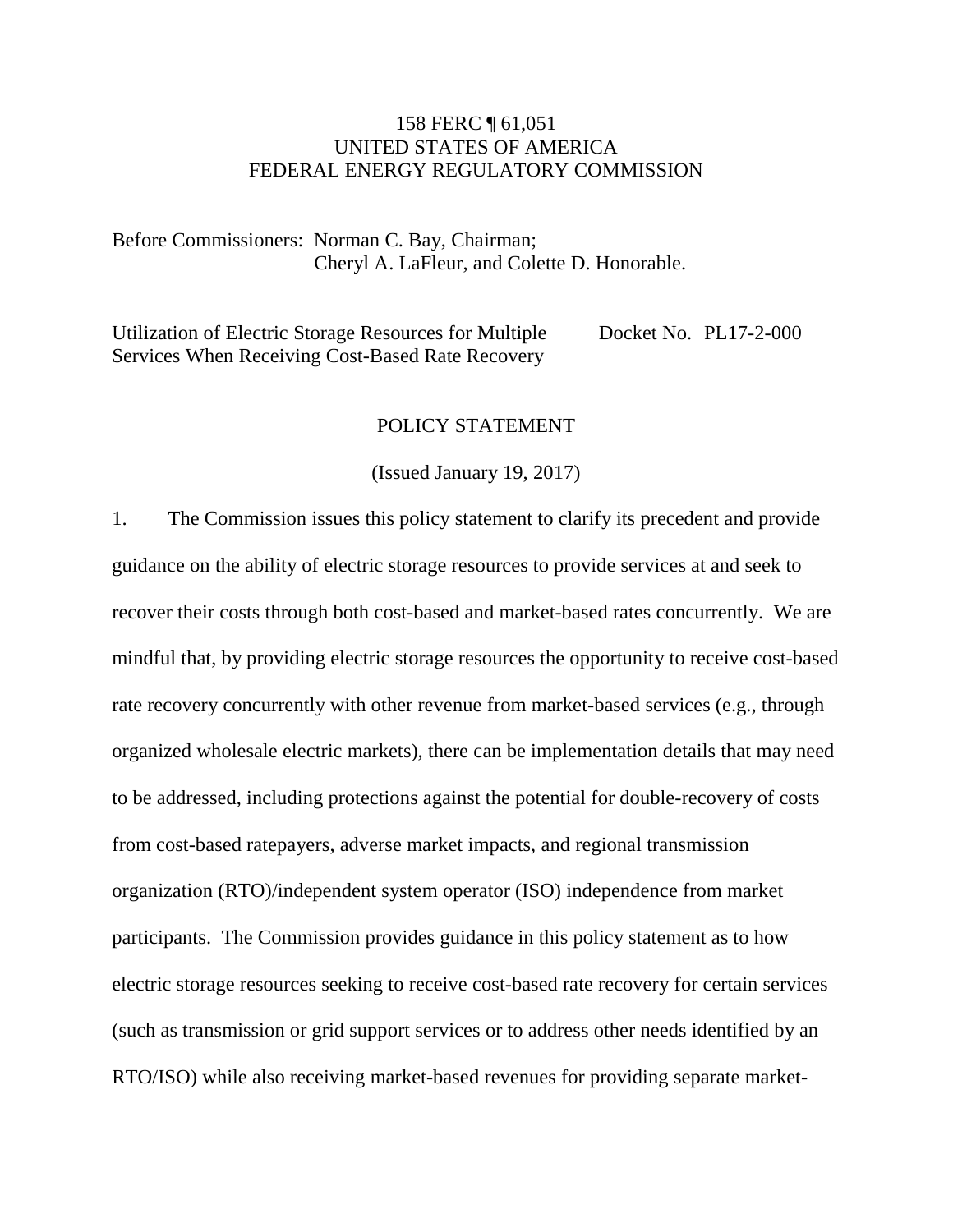based rate services could address these concerns and also clarifies some past precedent on these issues.

## **I. Background**

 $\overline{a}$ 

2. Electric storage resources have the ability both to charge and discharge electricity and can provide a variety of grid services to multiple entities (e.g., RTO/ISOs, transmission and distribution utilities) or in multiple markets. In addition, these resources are able to provide multiple services almost instantaneously and can switch from providing one service to another almost instantaneously. As such, electric storage resources may fit into one or more of the traditional asset functions of generation, transmission, and distribution. Enabling electric storage resources to provide multiple services (including both cost-based and market-based services) ensures that the full capabilities of these resources can be realized, thereby maximizing their efficiency and value for the system and to consumers. On November 9, 2016, Commission staff led a technical conference to discuss the utilization of electric storage resources as transmission assets compensated through transmission rates, for grid support services that are compensated in other ways, and for multiple services.**[1](#page-3-0)** On November 14, 2016, in that same proceeding, the Commission issued a notice inviting post-technical conference

<span id="page-3-0"></span>**<sup>1</sup>** *Utilization In the Organized Markets of Electric Storage Resources as Transmission Assets Compensated Through Transmission Rates, for Grid Support Services Compensated in Other Ways, and for Multiple Services*, Notice of Technical Conference, Docket No. AD16-25-000 (issued Sept. 30, 2016). The Commission issued supplemental notices on November 1, 2016, and November 7, 2016.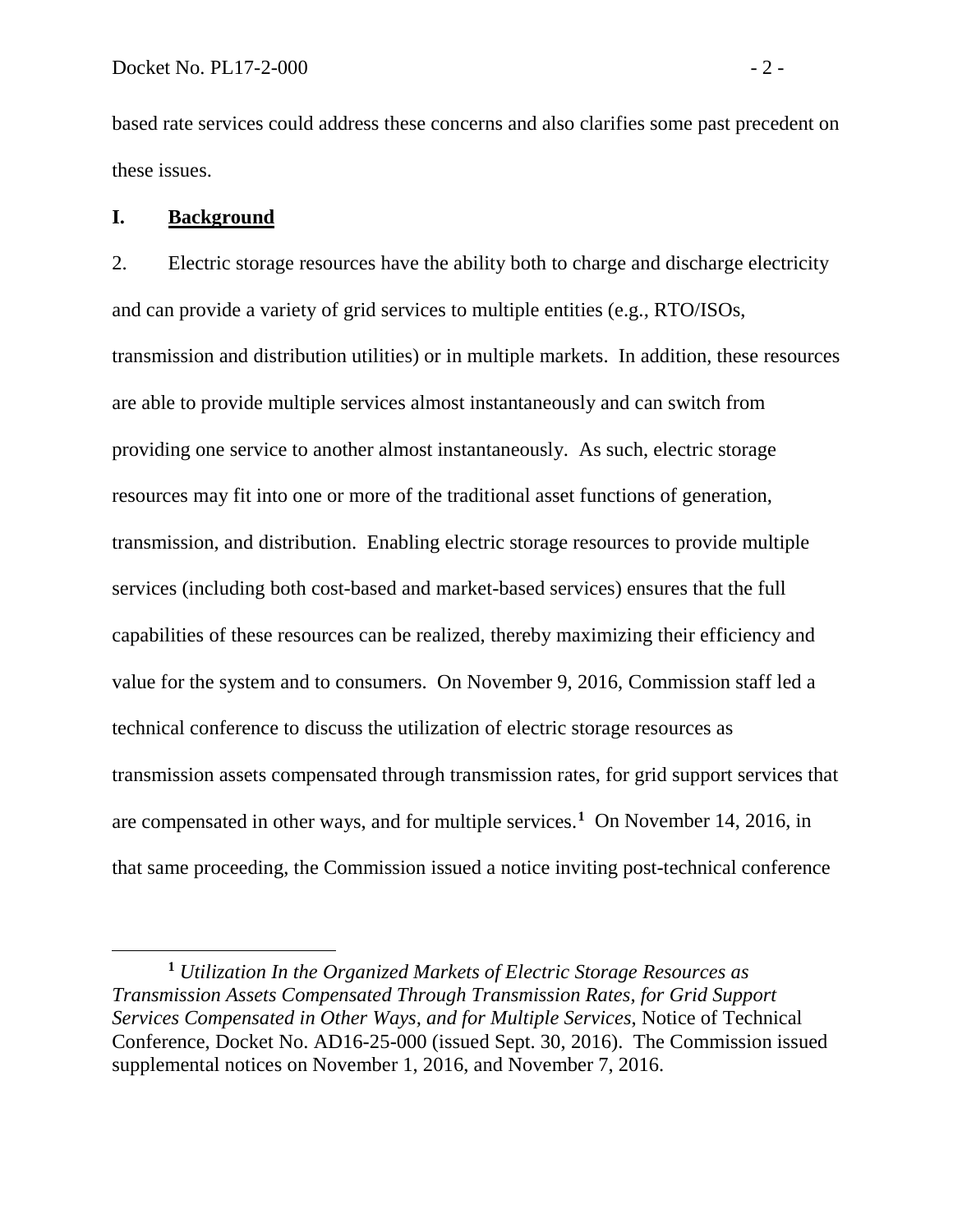comments.**[2](#page-4-0)** The Commission received more than 30 comments from interested parties in response to that notice. The discussions at the technical conference and the comments highlight the different ways in which industry is considering using electric storage resources and have prompted us to issue this policy statement to clarify our precedent and provide guidance regarding electric storage resources seeking to receive cost-based rate recovery for certain services while also receiving market-based revenues for providing market-based rate services.

3. The Commission previously has discussed such concerns in *Nevada Hydro[3](#page-4-1)* and *Western Grid*. **[4](#page-4-2)** In *Nevada Hydro*, the Commission found that it would not be appropriate, as requested by The Nevada Hydro Company, Inc.'s (Nevada Hydro), to require the California Independent System Operator Corporation (CAISO) to assume "any level of operational control" over the proposed Lake Elsinore Advanced Pumped Storage project (LEAPS) or functionalize it as transmission for rate recovery purposes. **[5](#page-4-3)**

**<sup>3</sup>** *The Nev. Hydro Co. Inc.*, 122 FERC ¶ 61,272 (2008) (*Nevada Hydro*).

<span id="page-4-2"></span><span id="page-4-1"></span>**<sup>4</sup>** *Western Grid Dev.*, *LLC*, 130 FERC ¶ 61,056 (*Western Grid*), *reh'g denied*, 133 FERC ¶ 61,029 (2010).

<span id="page-4-0"></span>**<sup>2</sup>** *Utilization In the Organized Markets of Electric Storage Resources as Transmission Assets Compensated Through Transmission Rates, for Grid Support Services Compensated in Other Ways, and for Multiple Services*, Notice Inviting Post-Technical Conference Comments, Docket No. AD16-25-000 (issued Nov. 14, 2016).

<span id="page-4-3"></span>**<sup>5</sup>** *Nevada Hydro*, 122 FERC ¶ 61,272 at PP 1, 82-83. LEAPS was intended to be a pumped hydro storage facility with an installed generating capacity of 500 MW and a pumping capacity of 600 MW. *Id*. P 3.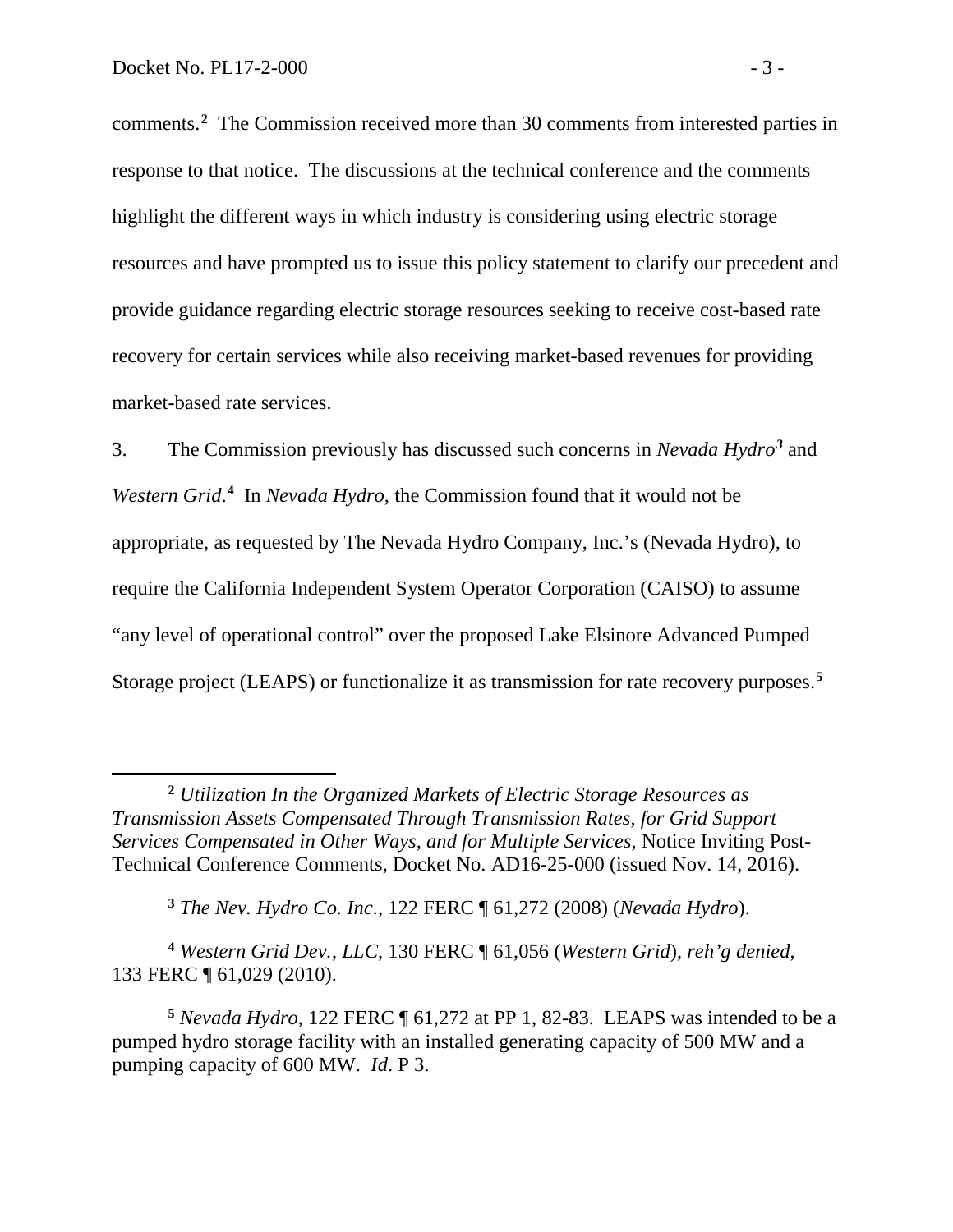Nevada Hydro had proposed that LEAPS be treated as a transmission facility under CAISO's operational control.<sup>[6](#page-5-0)</sup> According to Nevada Hydro, CAISO would serve its ancillary services needs consistently from LEAPS, and Nevada Hydro would consistently bid LEAPS' stored energy into the market at a price of zero dollars. **[7](#page-5-1)** Nevada Hydro asserted that it had carefully crafted its proposal to avoid market distortions. CAISO argued that its independence would be compromised, as it would have to decide when LEAPS would operate, how much energy it would produce, and when it would operate the pumps to store water for future generation.**[8](#page-5-2)** The Commission stated that the purpose of CAISO's transmission access charge (TAC) is to recover the costs of transmission facilities under the control of CAISO, not to recover the costs of bundled services.**[9](#page-5-3)** The Commission noted that it was denying the request that LEAPS be placed under CAISO's operational control. The Commission stated that, for these reasons, LEAPS' costs were not properly recovered through the TAC. The Commission added that, absent information that justified treating LEAPS differently from the existing pumped hydro facilities in CAISO's footprint, allowing LEAPS to receive a guaranteed revenue stream through CAISO's TAC would create an undue preference for LEAPS compared to these other similarly situated pumped hydro generators. Therefore, the Commission rejected

<span id="page-5-0"></span>**<sup>6</sup>** *Id*. P 5.

- <span id="page-5-1"></span>**<sup>7</sup>** *Id*. P 74.
- <span id="page-5-2"></span>**<sup>8</sup>** *Id*. P 81.
- <span id="page-5-3"></span>**<sup>9</sup>** *Id*. P 83.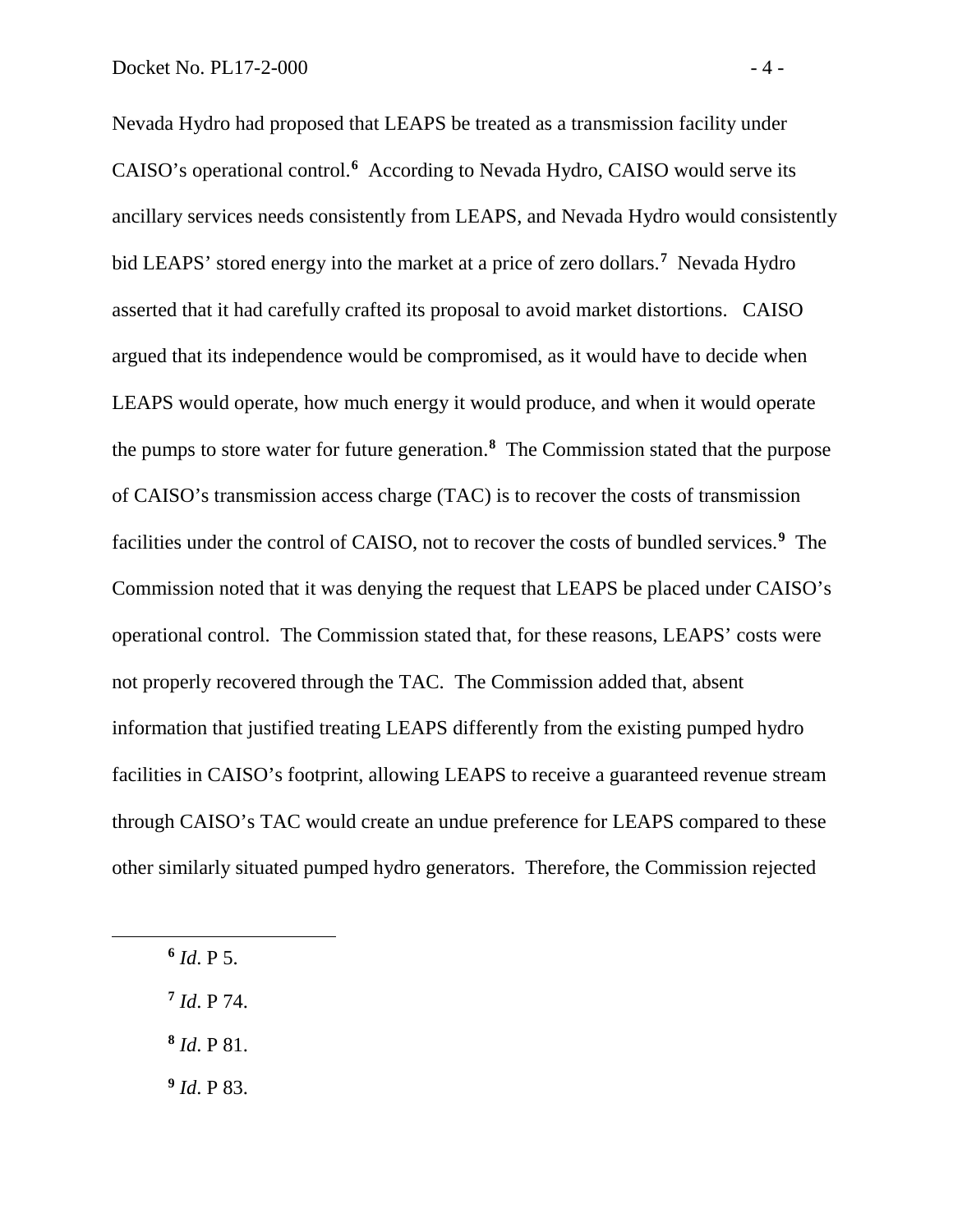Nevada Hydro's proposal to include the costs of LEAPS in CAISO's rolled-in transmission charge.

4. In *Western Grid*, the Commission accepted Western Grid's proposal to provide cost-based rate recovery for electric storage resources through transmission rates based on the proposed uses (voltage support and thermal overload protection for relevant transmission facilities) and on other conditions Western Grid proposed, including a commitment to forego any sales into CAISO's organized wholesale electric markets.**[10](#page-6-0)** Western Grid asserted that its electric storage resources would be used to solve transmission reliability problems identified by CAISO,**[11](#page-6-1)** at significantly lower cost than traditional transmission upgrade methods.**[12](#page-6-2)** As relevant here, in *Western Grid*, the Commission found that, based on the specific circumstances and characteristics of the Western Grid Projects, they would be wholesale transmission facilities subject to the Commission's jurisdiction if operated as Western Grid described.**[13](#page-6-3)**

5. The Commission explained that Western Grid proposed to operate the Western Grid Projects under the direction of CAISO in a manner similar to the way in which high-

<span id="page-6-2"></span> $12$  *Id.* at 6.

<span id="page-6-1"></span><span id="page-6-0"></span>**<sup>10</sup>***Western Grid,* 130 FERC ¶ 61,056 at PP 18-24, 45-46. The proposed electric storage projects (Western Grid Projects) were to be composed of sodium sulfur batteries that ranged in size from 10 to 50 MW. *Id*. P 4.

**<sup>11</sup>** *See* Western Grid November 20, 2009 Petition, Docket No. EL10-19-000, at 4.

<span id="page-6-3"></span>**<sup>13</sup>** *Western Grid,* 130 FERC ¶ 61,056 at P 43.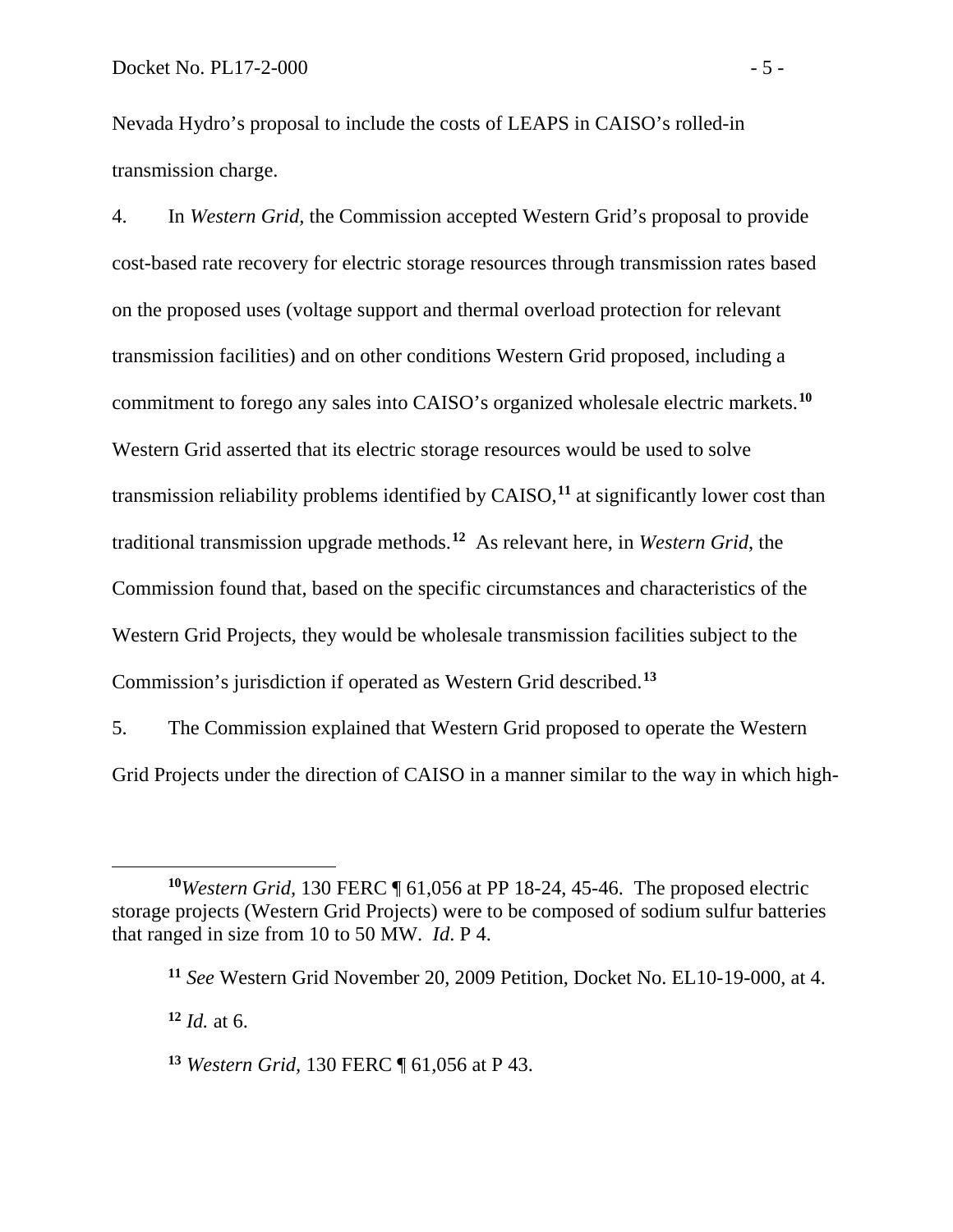voltage wholesale transmission facilities are operated by participating transmission owners under the direction of CAISO (e.g., capacitors that address voltage issues or alternate transmission circuits that address line overloads or trips). **[14](#page-7-0)** The Commission noted that Western Grid stated that it would only operate the Western Grid Projects to address voltage support and thermal overload protection needs at CAISO's direction and that CAISO's involvement was consistent with CAISO's operating obligations for transmission assets. Western Grid also stated that it would be responsible for all operating functions, including maintenance, communication, and system emergencies. The Commission noted that, most importantly, Western Grid would be responsible for energizing (i.e., maintaining the state-of-charge on) the Western Grid Projects needed to address voltage support and thermal overload protection at CAISO's direction. The Commission found that, because of this, the independence of CAISO would be maintained because CAISO would not be responsible for buying power to energize the Western Grid Projects or physically operating the batteries when they were being charged and discharged. The Commission added that, importantly, Western Grid would operate the Western Grid Projects, at CAISO's direction, only as transmission assets.

6. The Commission noted that, just like other transmission assets, and unlike traditional generation assets, Western Grid proposed that it would not retain revenues outside of the TAC and would credit any revenues it might accrue as a result of charging

<span id="page-7-0"></span>**<sup>14</sup>** *Id*. P 45.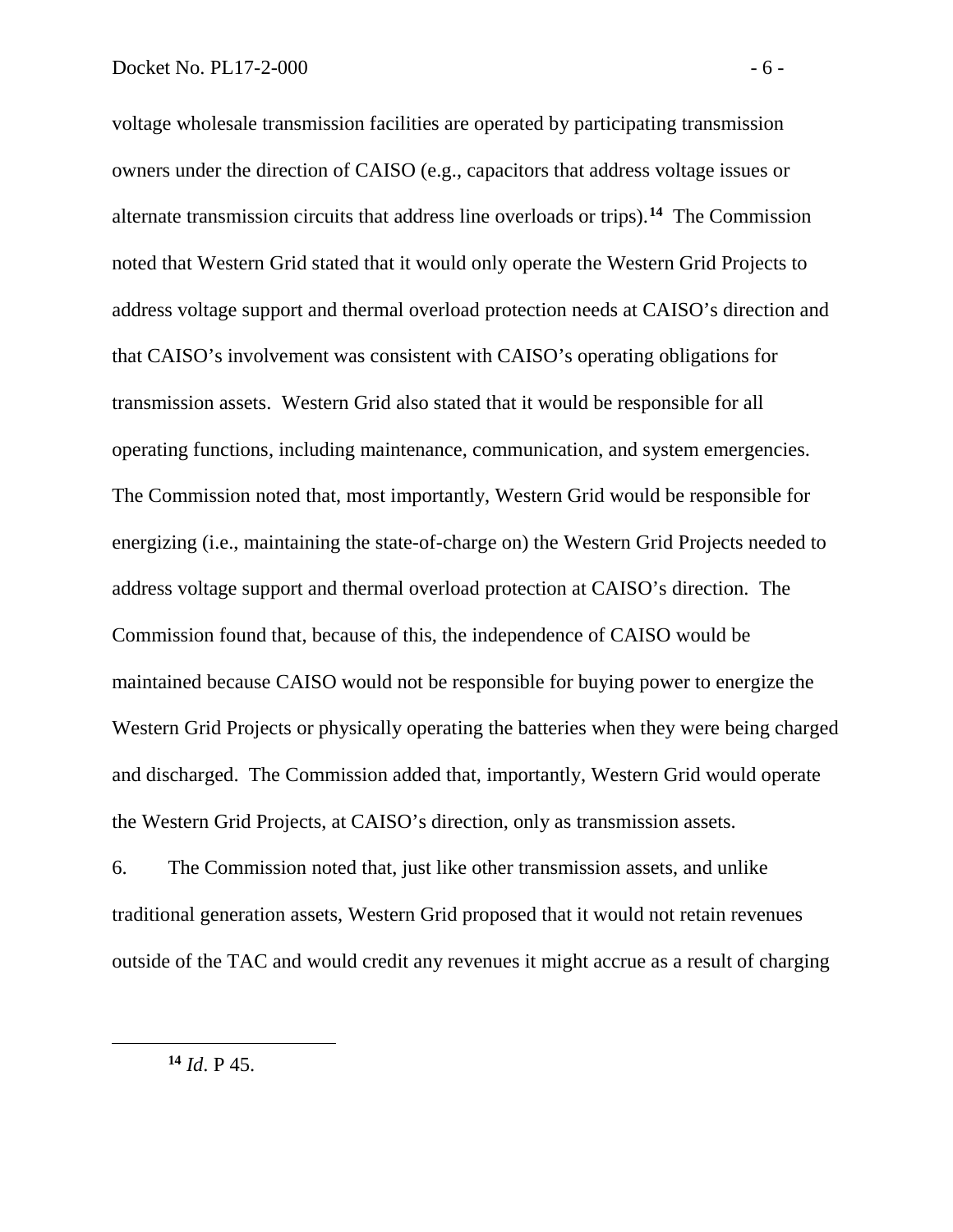and discharging the Western Grid Projects through its participating transmission owner tariff to transmission customers. **[15](#page-8-0)** The Commission further noted, in particular, that Western Grid proposed that it would not arbitrage wholesale energy market prices. The Commission found that, based on the facts as presented by Western Grid, the Western Grid Projects would function as transmission.

7. The Commission also found that the Western Grid Projects would not undercut bids by other market participants because Western Grid would not be offering the Western Grid Projects into the CAISO markets and the Western Grid Projects would only be used to provide voltage support and to address thermal overload situations at the CAISO's instruction.**[16](#page-8-1)**

8. The Commission also found that the facts and circumstances in *Western Grid* were sufficiently distinguishable from those in *Nevada Hydro* to justify a different result.**[17](#page-8-2)** The Commission explained that an important issue that arose in *Nevada Hydro* – and that protesters echoed with respect to the Western Grid Projects – involved the question of whether CAISO's operation of the LEAPS storage facility would render it an energy market participant.**[18](#page-8-3)** The Commission found that Western Grid's proposal eliminated

<span id="page-8-1"></span><span id="page-8-0"></span> $\overline{a}$ 

**<sup>17</sup>** *Id*. P 48.

<span id="page-8-3"></span><span id="page-8-2"></span>**<sup>18</sup>** *Id*. (citing *The Nev. Hydro Co. Inc.*, 117 FERC ¶ 61,204, at PP 28-32; *Nevada Hydro*, 122 FERC ¶ 61,272 at PP 82-83).

**<sup>15</sup>** *Id*. P 46.

**<sup>16</sup>** *See id*. P 51.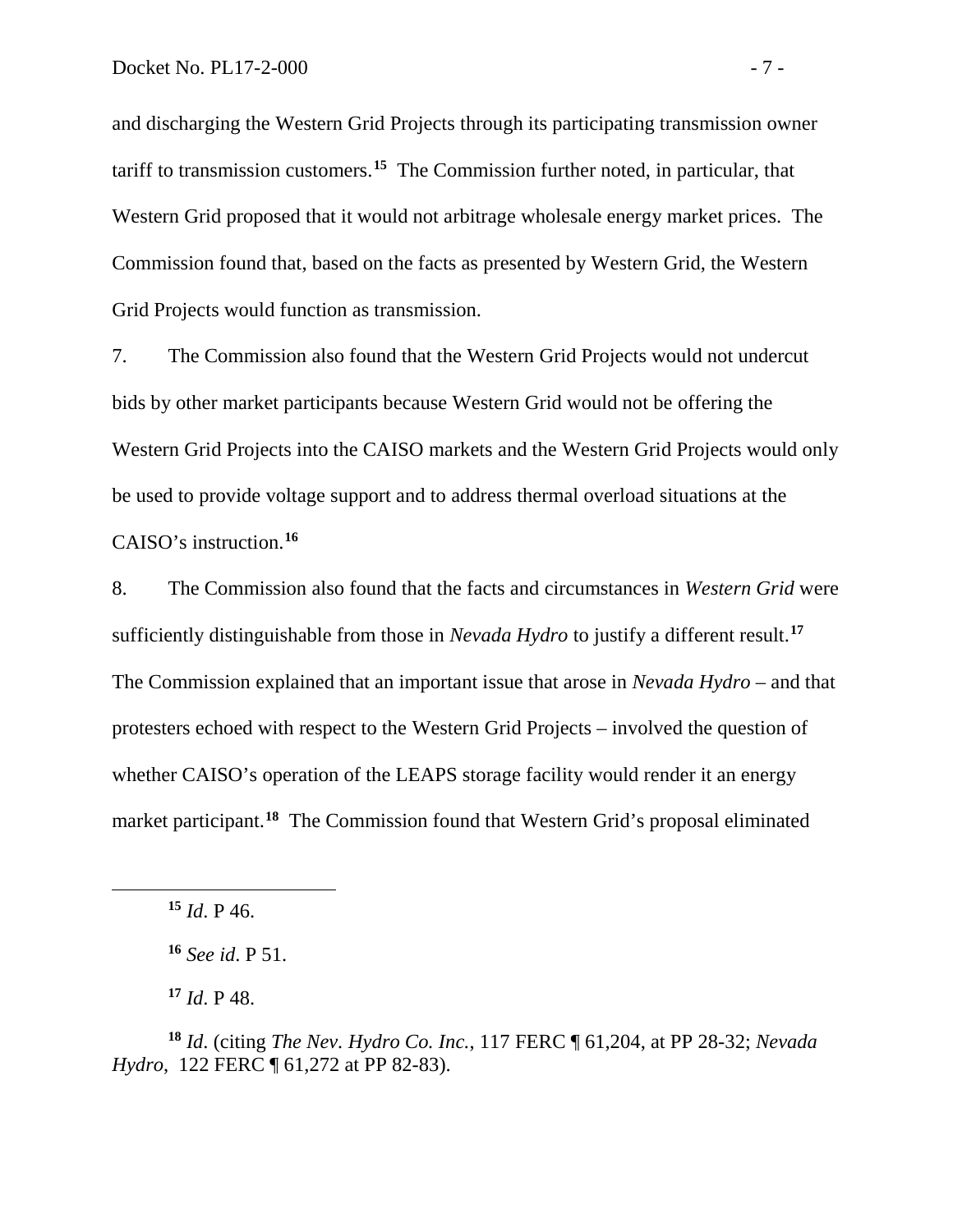that concern because (1) Western Grid itself would maintain the state of charge of its electric storage resources (rather than CAISO), and (2) Western Grid would credit any incidental net revenues from such transactions to its customers via the TAC. **[19](#page-9-0)** Therefore, the Commission concluded that there was little likelihood that CAISO would become a profit-seeking energy market participant.

#### **II. Policy Statement**

9. We believe that it is timely to provide additional guidance regarding issues that arise for electric storage resources seeking to recover their costs through both cost-based and market-based rates concurrently. We also believe that clarification regarding our *Nevada Hydro* and *Western Grid* precedent is warranted due to potential confusion with respect to that precedent. Accordingly, through this policy statement, we provide guidance and clarification regarding the ability of electric storage resources to receive cost-based rate recovery for certain services (such as transmission or grid support services or to address other needs identified by an RTO/ISO) while also receiving market-based revenues for providing separate market-based services. We clarify that there may be approaches different from Western Grid's approach under which an electric storage resource may receive cost-based rate recovery and, if technically capable, provide market-based services.

<span id="page-9-0"></span>**<sup>19</sup>** *Id*. P 49.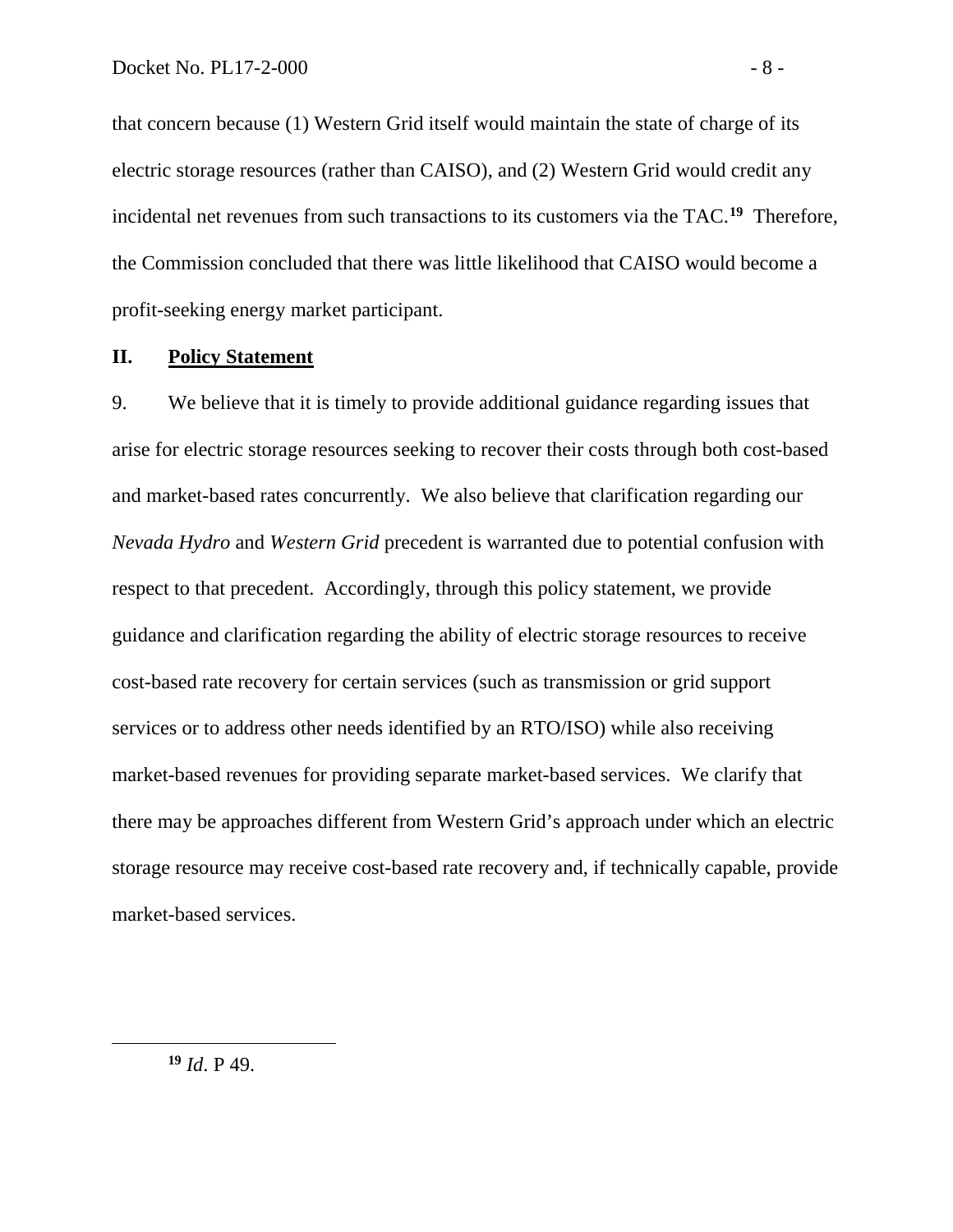10. In *Western Grid*, the applicant proposed to operate only as a transmission resource and to forego any sales into CAISO's organized wholesale electric markets.**[20](#page-10-0)** Western Grid also proposed to take responsibility for charging its electric storage resources. The Commission found that Western Grid's proposals addressed the concerns described above. However, that order was limited to the facts that Western Grid presented to the Commission. Thus, that order should not be read to require other entities to forgo market sales as Western Grid proposed. We clarify that there may be approaches different from Western Grid's approach under which an electric storage resource may receive costbased rate recovery and, if technically capable, provide market-based services that may address these concerns. To that end, we provide the following guidance on how applicants seeking cost-based rate recovery for electric storage resources providing certain services while also providing separate services at market-based rates could address concerns related to double recovery of costs, adverse market impacts, and RTO/ISO independence.

#### **Multiple Uses and Revenue Streams**

11. As noted above, electric storage resources can provide a variety of services to multiple entities. An electric storage resource receiving cost-based rate recovery for providing one service may also be technically capable of providing other market-based rate services. Most participants in the technical conference and commenters generally

<span id="page-10-0"></span>**<sup>20</sup>** *See id*. PP 19, 21-23; *see also id.* PP 48-50.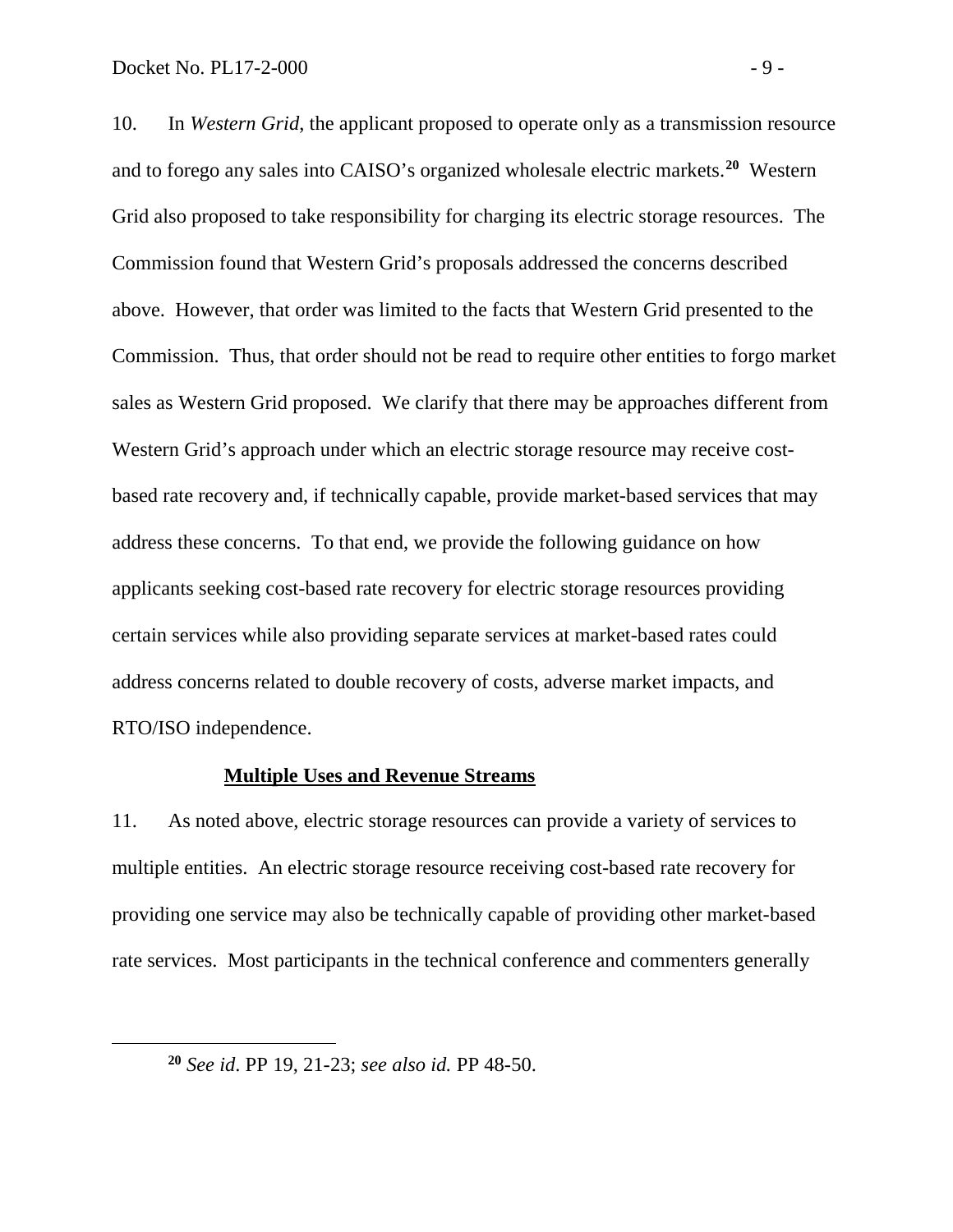support multiple uses and revenue streams, including both cost-based and market-based revenues, for electric storage resources.**[21](#page-11-0)** Commenters believe that the key question is not whether to allow multiple use applications for electric storage resources but how to allow and enable such applications.**[22](#page-11-1)** Commenters also note that it would be inefficient and wasteful to let electric storage resources that are not being used to serve a transmission need to sit idle and instead these resources should be permitted to provide

other market services to capture their full system benefits and maximize economic efficiency and value to consumers.**[23](#page-11-2)**

12. To the extent that an electric storage resource seeks cost-based rates for a particular service, that resource may need to compete at least in part on cost against other alternatives that could provide the service. In some cases, an electric storage resource may only be cost competitive for the cost-based service if expected market revenues are considered in the evaluation of the electric storage resources. Such market revenues can

<span id="page-11-0"></span>**<sup>21</sup>** *See, e.g.*, Pacific Gas and Electric Co. Dec. 14, 2016 Comments at 2-3; Xcel Energy Services Inc. Dec. 16, 2016 Comments at 6-7; SolarCity Corp. and Tesla Motors, Inc. Dec. 14, 2016 Comments at 2-4, 8-10; AES Companies Dec. 14, 2016 Comments at 4; Alevo USA Inc. Dec. 14, 2016 Comments at 3-4; Renewable Energy Systems Americas, Inc. Comments at 2-3, 5.

**<sup>22</sup>** *See, e.g.*, California Energy Storage Alliance Dec. 14, 2016 Comments at 5.

<span id="page-11-2"></span><span id="page-11-1"></span>**<sup>23</sup>** *See, e.g.*, Technical Conference Transcript, Docket No. AD16-25-000, at Tr. 34: 11-20 (posted Nov. 9, 2016); Exelon Corp. Dec. 14, 2016 Comments at 2, 6; Union of Concerned Scientists Dec. 14, 2016 Comments at 9-10; Energy Storage Association Dec. 14, 2016 Comments at 3, 6, 12-13.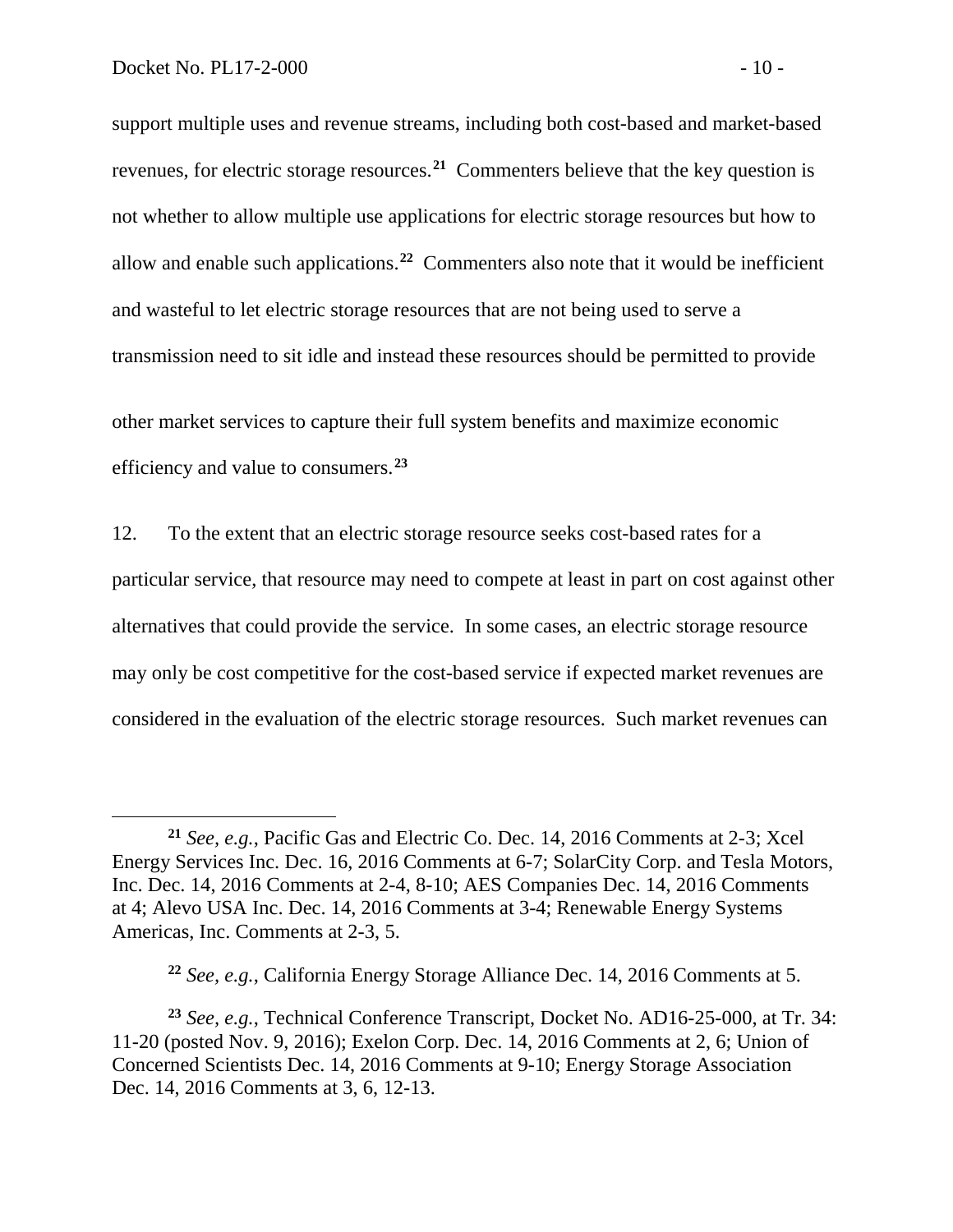be used to offset the electric storage resource's costs for providing the cost-based rate service.

13. Additionally, if an electric storage resource seeks to recover its costs through both cost-based and market-based rates concurrently, the following issues, as raised in prior proceedings, should be addressed: (1) the potential for combined cost-based and marketbased rate recovery to result in double recovery of costs by the electric storage resource owner or operator to the detriment of cost-based ratepayers; (2) the potential for cost recovery through cost-based rates to inappropriately suppress competitive prices in the wholesale electric markets to the detriment of other competitors who do not receive such cost-based rate recovery; and (3) the level of control in the operation of an electric storage resource by an RTO/ISO that could jeopardize its independence from market participants.

14. We note that these or similar issues were raised by commenters in *Western Grid* or *Nevada Hydro*. This policy statement is not intended to resolve the detailed implementation issues surrounding how an electric storage resource may concurrently provide services at cost- and market-based rates. Rather, it is intended to clarify that providing services at both cost- and market-based rates is permissible as a matter of policy, provide guidance on some of the details and allow entities to address these issues through stakeholder processes and in filings before the Commission.

#### **1. Avoiding Double Recovery of Costs**

15. One issue associated with an electric storage resource receiving cost-based rate recovery while concurrently receiving compensation for market-based rate services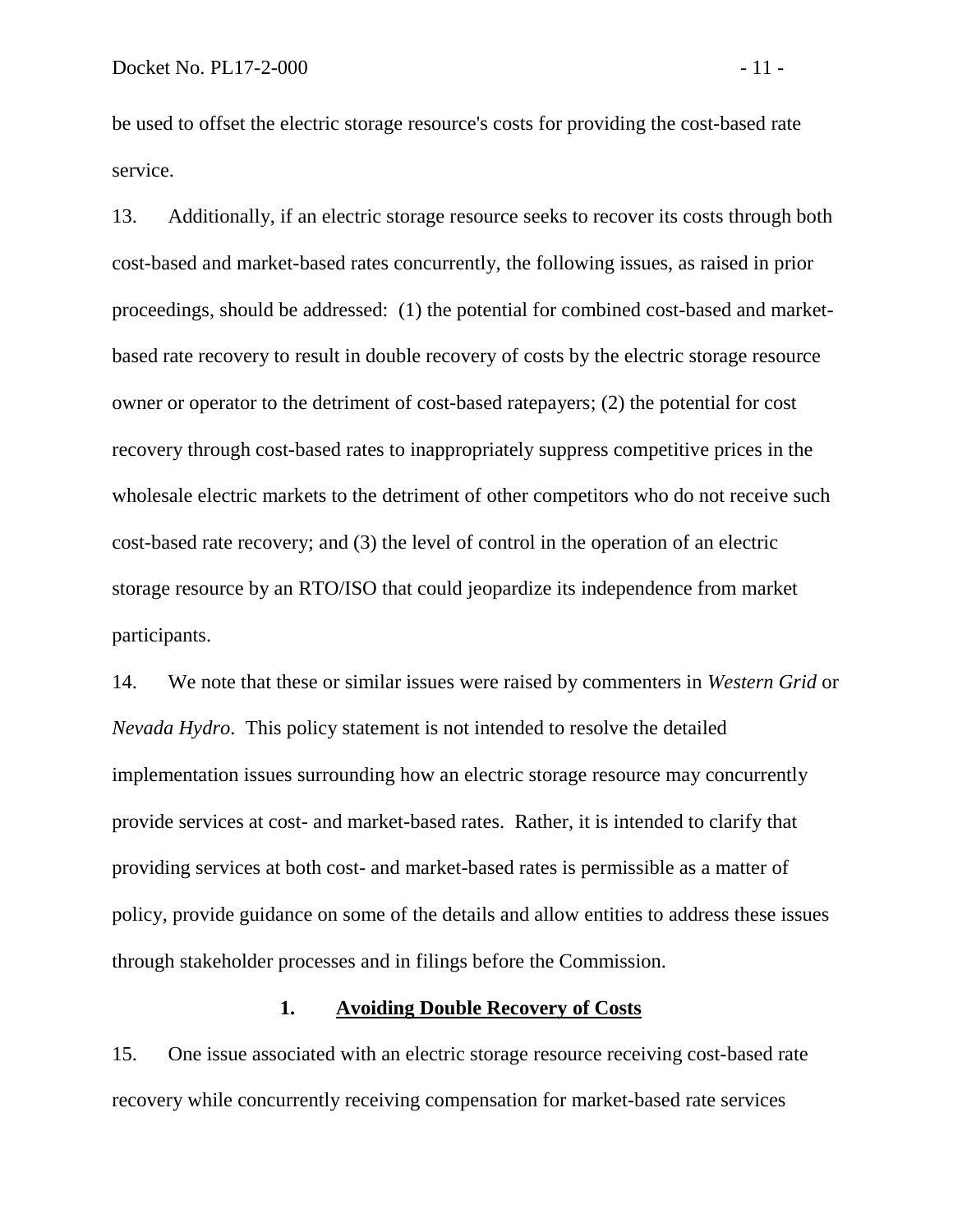involves potential double recovery of costs borne by the relevant cost-based ratepayers. Most participants in the technical conference and commenters believe that double recovery can be addressed by appropriate market revenue crediting.**[24](#page-13-0)**

16. While we believe there may be additional approaches for addressing this concern beyond the one proposed in *Western Grid*, we clarify that crediting any market revenues back to the cost-based ratepayers is one possible solution. The Commission has sought to prevent the subsidization of public utility shareholders at the expense of their captive customers.**[25](#page-13-1)** Proposals to allow public utilities using electric storage resources to recover costs under cost-based rates from captive customers should address the potential for the recovery of those same costs through market-based sales.

17. We note that the amount of this crediting may vary depending on how the costbased rate recovery is structured. For example, if the electric storage resource indicates that it will seek to recover its full, unadjusted costs through cost-based rates, it may be reasonable for the electric storage resource owner or operator to credit all projected

<span id="page-13-0"></span>**<sup>24</sup>** *See, e.g.*, Technical Conference Transcript at Tr. 47: 25 – Tr. 48: 1; Tr. 50: 13-15; Tr. 168: 4-9; AES Companies Comments at 4; Exelon Corp. Comments at 8, 10; NextEra Energy Resources, LLC Dec. 14, 2016 Comments at 7; Transmission Access Policy Study Group Dec. 14, 2016 Comments at 5-6.

<span id="page-13-1"></span>**<sup>25</sup>** *See, e.g.*, *Heartland Energy Servs, Inc.*, 68 FERC ¶ 61,223, at 62,062-63 (1994) (prohibiting transfer of benefits from captive customers of a franchised public utility to affiliates and shareholders). *See also Golden Spread Elec. Coop. v. Southwestern Public Serv. Co.*, 123 FERC ¶ 61,047, Opinion No. 501, at P 40 (2008) (citing *Minnesota Power & Light Co.*, 47 FERC ¶ 61,064, at 61,183 n.2, 61,184 (1989)), *order on reh'g*, Opinion No. 501-A, 144 FERC ¶ 61,132 (2013).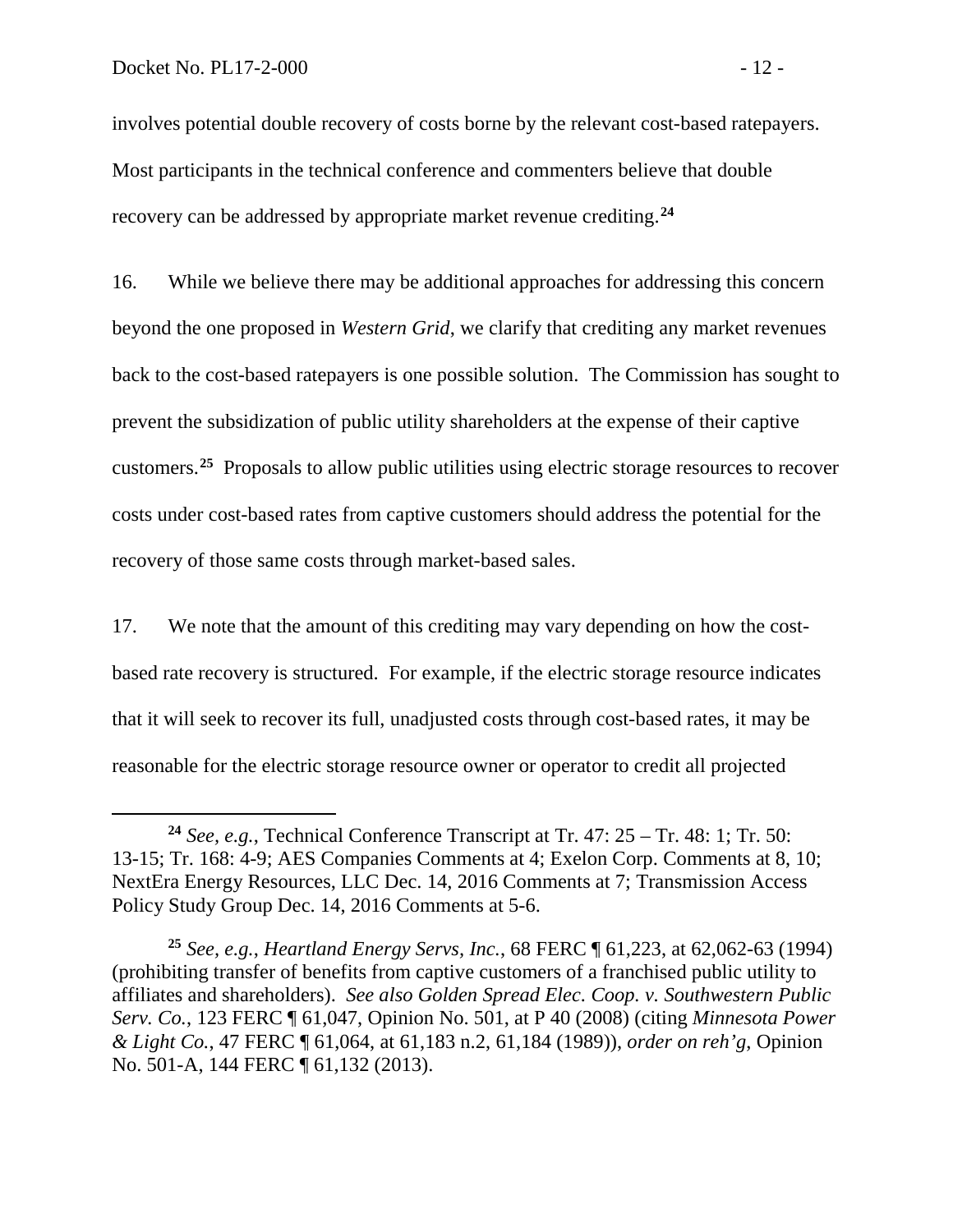market revenues earned by the electric storage resource over a reasonable period of time (e.g., the expected useful life of the asset or the term of the cost-based rate service if it differs from the useful asset life). We believe that the accounting provisions in Order No. 784**[26](#page-14-0)** (including the supplemental accounting and reporting guidance issued in Docket No. AI14-1-000)<sup>[27](#page-14-1)</sup> coupled with the requirement to submit Electric Quarterly Reports pursuant to Order Nos. 2001**[28](#page-14-2)** and 768**[29](#page-14-3)** provide sufficient transparency to allow effective oversight for any needed revenue crediting.

18. Alternatively, at the electric storage resource owner's or operator's discretion, this market-revenue offset can be used to reduce the amount of the revenue requirement to be

<span id="page-14-1"></span>**<sup>27</sup>** *Accounting and Reporting Guidance for New Electric Storage Technologies*, Docket No. AI14-1-000 (Feb. 20, 2014).

<span id="page-14-2"></span>**<sup>28</sup>** *See Revised Public Utility Filing Requirements*, Order No. 2001, FERC Stats. & Regs. ¶ 31,127, *reh'g denied*, Order No. 2001-A, 100 FERC ¶ 61,074, *reh'g denied*, Order No. 2001-B, 100 FERC ¶ 61,342, *order directing filing*, Order No. 2001-C, 101 FERC ¶ 61,314 (2002), *order directing filing*, Order No. 2001-D, 102 FERC ¶ 61,334, *order refining filing requirements*, Order No. 2001-E, 105 FERC ¶ 61,352 (2003), *order on clarification*, Order No. 2001-F, 106 FERC ¶ 61,060 (2004), *order revising filing requirements*, Order No. 2001-G, 120 FERC ¶ 61,270, *order on reh'g and clarification*, Order No. 2001-H, 121 FERC ¶ 61,289 (2007), *order revising filing requirements*, Order No. 2001-I, FERC Stats. & Regs. ¶ 31,282 (2008).

<span id="page-14-3"></span>**<sup>29</sup>** *Electricity Market Transparency Provisions of Section 220 of the Federal Power Act*, Order No. 768, FERC Stats. & Regs. ¶ 31,336 (2012), *order on reh'g*, Order No. 768-A, 143 FERC ¶ 61,054 (2013), *order on reh'g, Order No. 768-B*, 150 FERC ¶ 61,075 (2015).

<span id="page-14-0"></span>**<sup>26</sup>** *See Third-Party Provision of Ancillary Services; Accounting and Financial Reporting for New Electric Storage Technologies*, Order No. 784, FERC Stats. & Regs., Regulations Preambles ¶ 31,349 (July 30, 2013), *order partly granting clarification*, Order No. 784-A, [146 FERC ¶ 61,114 \(2014\).](https://1.next.westlaw.com/Link/Document/FullText?findType=Y&serNum=2032763612&pubNum=0000920&originatingDoc=I3a6655181e4111e4b86bd602cb8781fa&refType=CA&originationContext=document&transitionType=DocumentItem&contextData=(sc.Search))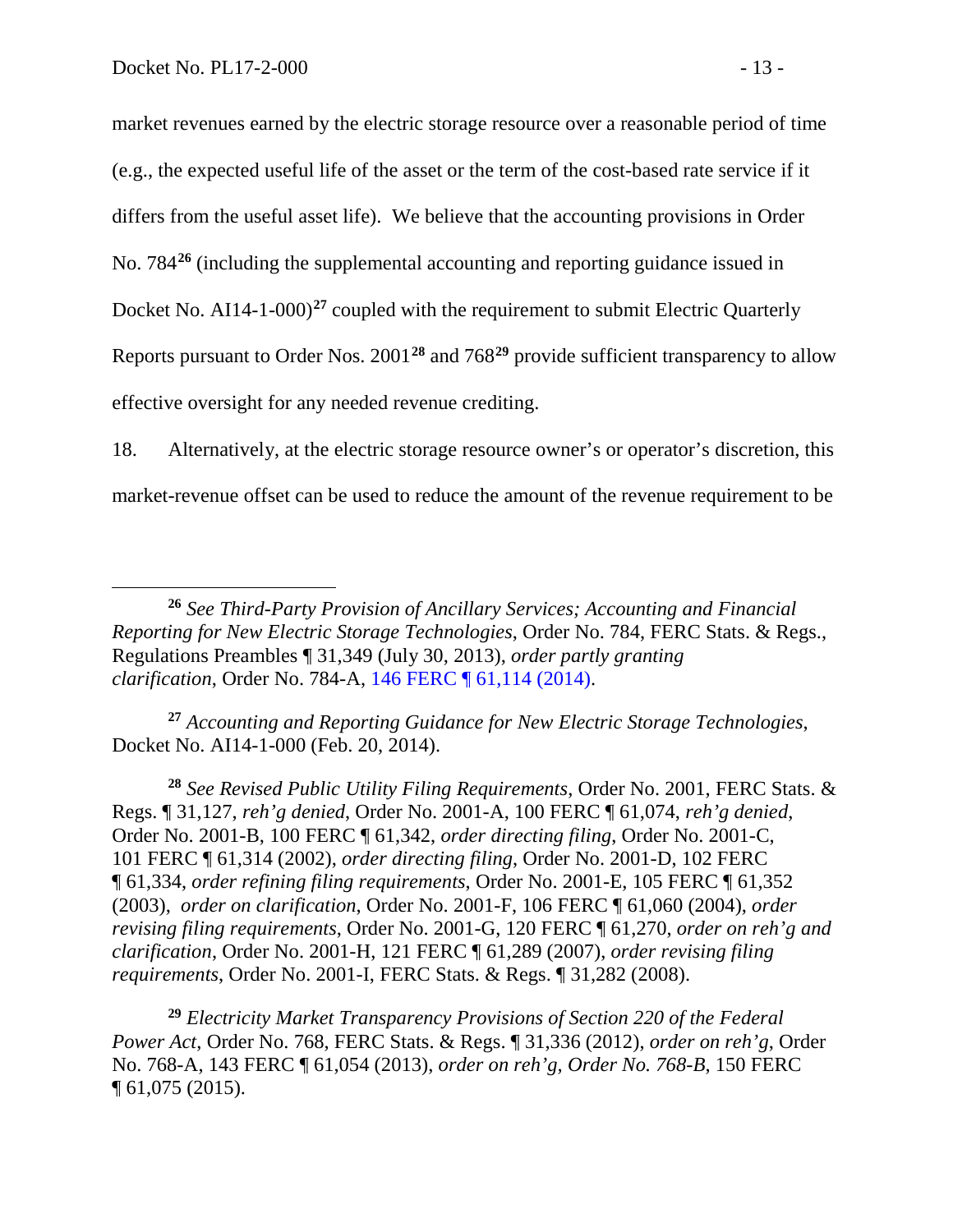used in the development of the cost-based rate. This up-front rate reduction would also help ensure that the cost-based rate remains just and reasonable and provide the electric storage resource owner or operator with an incentive to estimate market revenues as accurately as possible. In this scenario, the need for crediting of market revenues could be proportionally reduced as well. In other words, full cost recovery through cost-based rates may require full crediting of projected market revenues; no cost recovery through cost-based rates would require no crediting of projected or actual market revenues; and partial cost recovery through cost-based rates could require partial crediting of market revenues. For example, if the cost-based rate is based on 25 percent of the asset's full cost-of-service, then perhaps only 25 percent of market revenues would need to be credited to cost-based ratepayers.

19. We recognize there may be other ways for an electric storage resource owner or operator seeking to recover costs through cost-based rates and market-based rates to prevent the double recovery of costs. Any solution would need to comport with cost-ofservice precedent cited earlier.

# **2. Minimizing Adverse Impacts on Wholesale Electric Markets**

20. Another issue associated with an electric storage resource receiving cost-based rate recovery while concurrently receiving compensation for market-based rate services that the Commission addressed in *Nevada Hydro* and *Western Grid* is the adverse market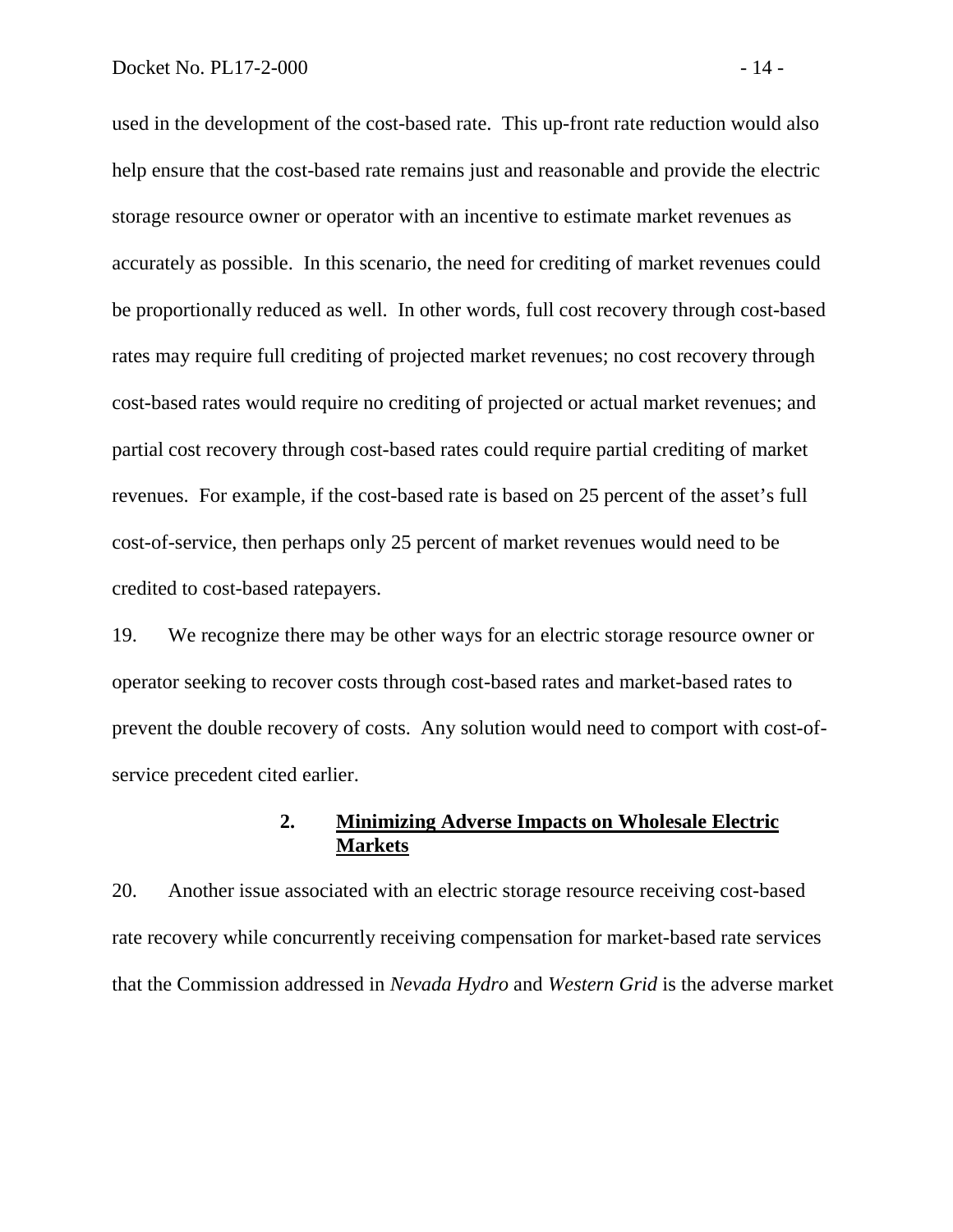impacts that could occur.**[30](#page-16-0)** Some commenters believe that any potential adverse impacts on wholesale electric markets either do not need to be addressed because numerous resources participating in organized wholesale electric markets currently receive costbased rate treatment for other services as well**[31](#page-16-1)** or can be addressed by appropriate market revenue crediting. **[32](#page-16-2)** Other commenters argue, however, that permitting new electric storage resources that receive transmission-based rate recovery to participate in the competitive organized wholesale electric markets could undermine competition and suppress market prices to sub-competitive levels. **[33](#page-16-3)**

21. As provided above, we clarify that electric storage resources may concurrently receive cost- and market-based revenues for providing separate services. We do not

**<sup>32</sup>** *See, e.g.*, Transmission Access Policy Study Group Comments at 6.

<span id="page-16-0"></span>**<sup>30</sup>** We note that the Supplemental Notice of Technical Conference, setting forth the agenda and questions for the technical conference, which also formed the basis for posttechnical conference comments, referred to "cross-subsidization" when discussing this issue. *See supra* nn.1, 2. We consider "cross-subsidization" to refer to concerns over the allocation of costs between different customer classes for the same services, or between customers under different services, not concerns that resources or public utilities receiving both cost-based and market-based revenues undermine competition in the wholesale electric markets. Therefore, for more precision, here, we use the term "adverse market impacts" instead.

<span id="page-16-1"></span>**<sup>31</sup>** *See, e.g.*, Technical Conference Transcript at Tr. 65: 8-18; NextEra Energy Resources, LLC Comments at 9-10; Exelon Corp. Comments at 6.

<span id="page-16-3"></span><span id="page-16-2"></span>**<sup>33</sup>** *See, e.g.*, FirstLight Power Resources, Inc. Dec. 14, 2016 Comments at 2, 6-7; New England Power Generators Association, Inc. Dec. 14, 2016 Comments at 2-9.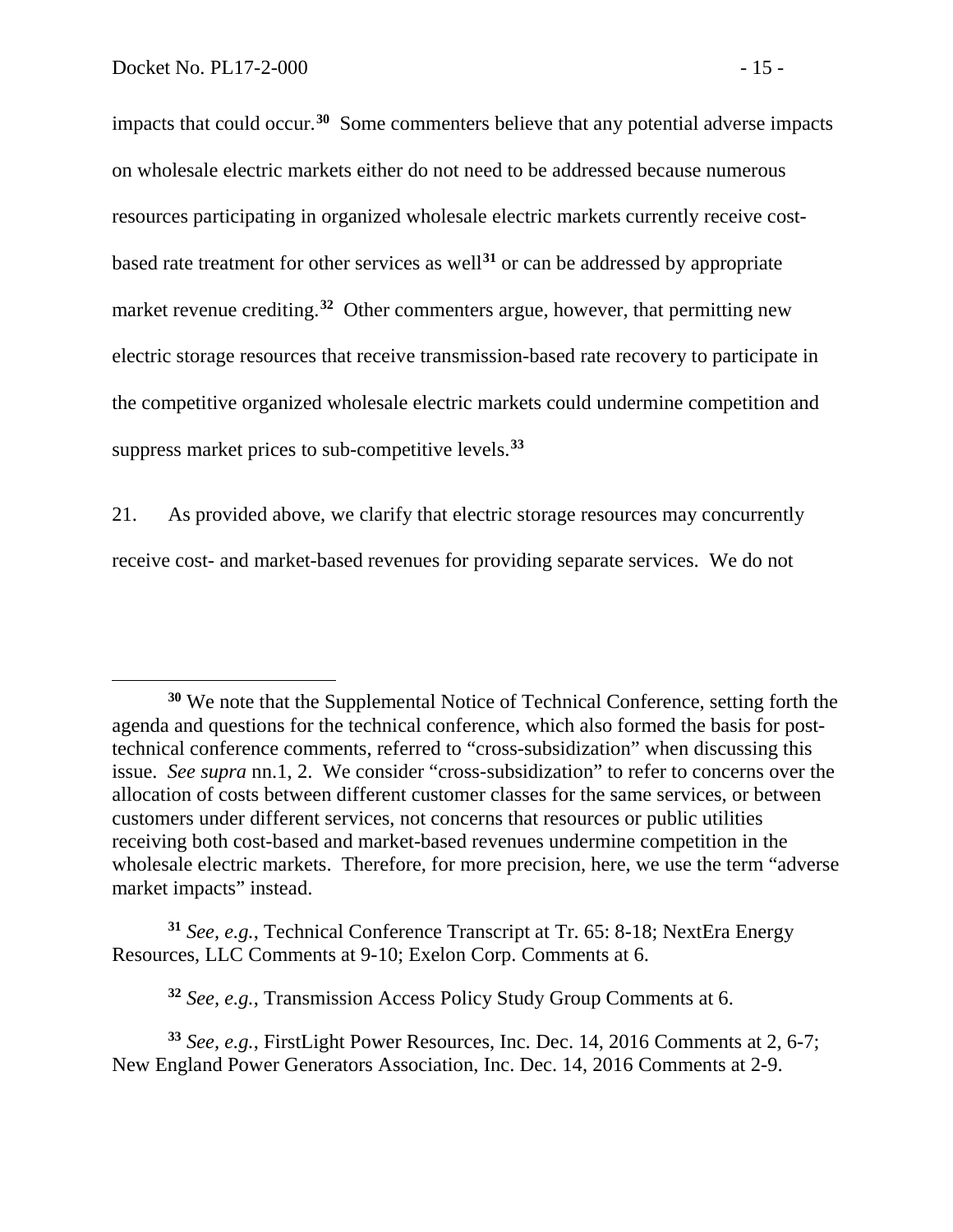share commenters' concerns and are not convinced that allowing such arrangements will adversely impact other market competitors.

22. We agree that many assets that participate in RTO/ISO markets receive some form of cost-based rate recovery. For example, many participating generation resources seek and are paid a cost-based rate for providing reactive supply, even as they make marketbased rate sales into organized wholesale electric markets.**[34](#page-17-0)** Further, as noted during the discussions at the technical conference and in comments, a significant amount of generation in certain RTO/ISO markets is owned by vertically integrated public utilities that recover some or all of their costs through cost-based retail rates.**[35](#page-17-1)** Similarly, some vertically integrated public utilities make cost-based rate sales to captive wholesale requirements customers such as transmission dependent utilities while also making offsystem market-based rate sales to others.**[36](#page-17-2)** As noted earlier, in these circumstances, the Commission has required crediting of an appropriate portion of market revenues to captive wholesale customers in order to prevent the subsidization of public utility shareholders at the expense of their captive customers. But the Commission has not required any other measures to address the potential competitive impact of such marketbased rate sales on other competitors in those markets. One commenter also points to

**<sup>36</sup>** *See, e.g.*, Opinion No. 501, 123 FERC ¶ 61,047.

**<sup>34</sup>** *See, e.g.*, SolarCity Corp. and Tesla Motors, Inc. Comments at 9.

<span id="page-17-2"></span><span id="page-17-1"></span><span id="page-17-0"></span>**<sup>35</sup>** *See, e.g.*, Technical Conference Transcript at Tr. 65: 8-18; NextEra Energy Resources, LLC Comments at 9-10.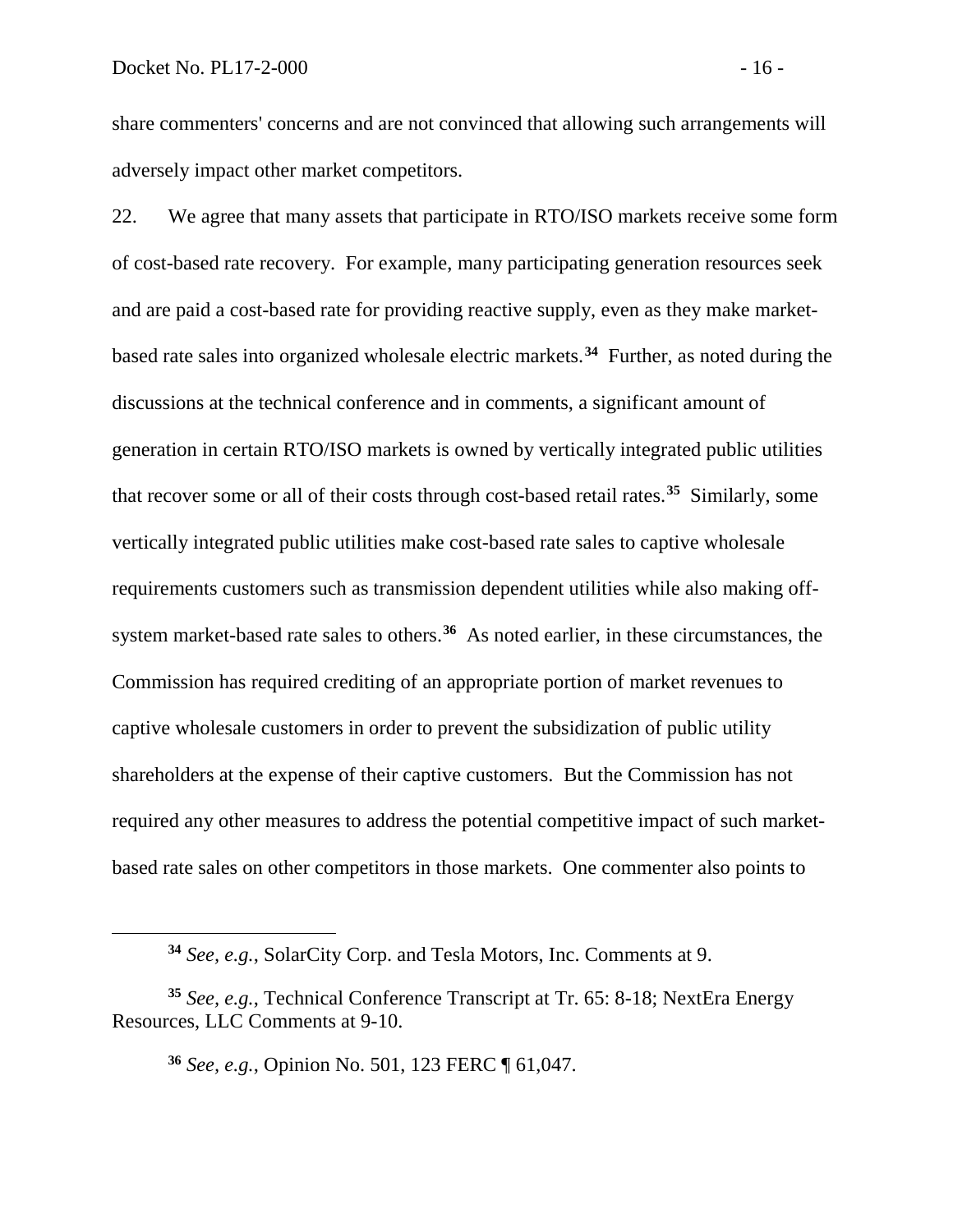bilateral contracts as another example of resources receiving both cost-based and marketbased revenues.**[37](#page-18-0)** It is also true that there are many public utilities in restructured states that have transmission assets with cost-based recovery and generation assets that receive market-based revenues. If we were to deny electric storage resources the possibility of earning cost-based and market-based revenues on the theory that having dual revenue streams undermines competition, we would need to revisit years of precedent allowing such concurrent cost-based and market-based sales to occur as described above.

23. Moreover, we believe any concerns that electric storage resources would offer in a manner that suppresses market clearing prices simply because they receive cost recovery (in whole or in part) through cost-based rates could be addressed by the manner in which double recovery is addressed and the costs that go into the cost-based rates are established. **[38](#page-18-1)**

#### **3. RTO/ISO Independence**

24. Another issue relevant to this policy statement is maintaining RTO/ISO independence from market participants. The discussions of this issue at the technical conference and in comments crossed into other issues such as adverse market impacts (discussed in the previous section) and largely focused on RTO/ISO discretion and the role of the RTO/ISO in operating the electric storage resources, especially for planning

**<sup>37</sup>** *See* NextEra Energy Resources, LLC Comments at 9.

<span id="page-18-1"></span><span id="page-18-0"></span>**<sup>38</sup>** We note that cost-based rates are reviewed by the Commission and can only be accepted if the rates are just and reasonable.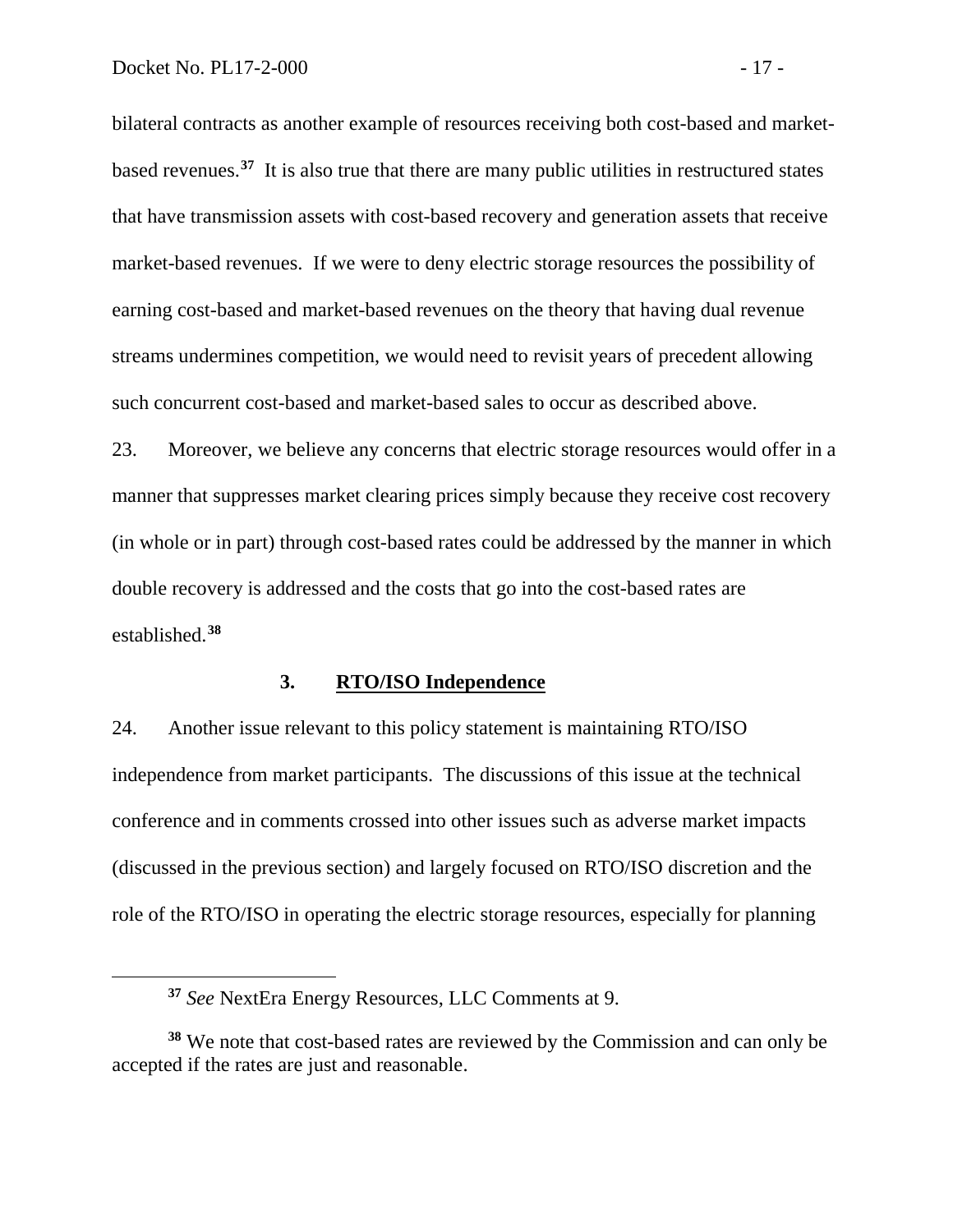and reliability purposes.**[39](#page-19-0)** Nevertheless, we believe that clarification is required in this area.

25. Coordination between the RTO/ISO and the electric storage resource owner or operator will be necessary for electric storage resources that concurrently provide services compensated through cost-based rates and services compensated through market-based rates. Among any other operational concerns that individual RTOs or ISOs may need to address, the electric storage resource should be maintained so that the necessary state of charge can be achieved when necessary to provide the service compensated through cost-based rates. But, assuming this priority need is reasonably predictable as to size and the time it will arise each day, the electric storage resource should be permitted to deviate from this state of charge at other times of the day in order to provide other, market-based rate services. We recognize that this assignment of responsibility is premised on the need for the service compensated through cost-based rates being predictable enough to allow the appropriate charge management structure to be implemented. In situations where this premise does not hold, and the need for the service for which cost-based rates are provided is not reasonably predictable as to size or the time it will arise each day, the cost-based rate service may be the only service that the electric storage resource could provide.

<span id="page-19-0"></span>**<sup>39</sup>** *See, e.g.*, Technical Conference Transcript at Tr. 50-51; PG&E Comments at 3; NextEra Energy Resources, LLC Comments at 11-13.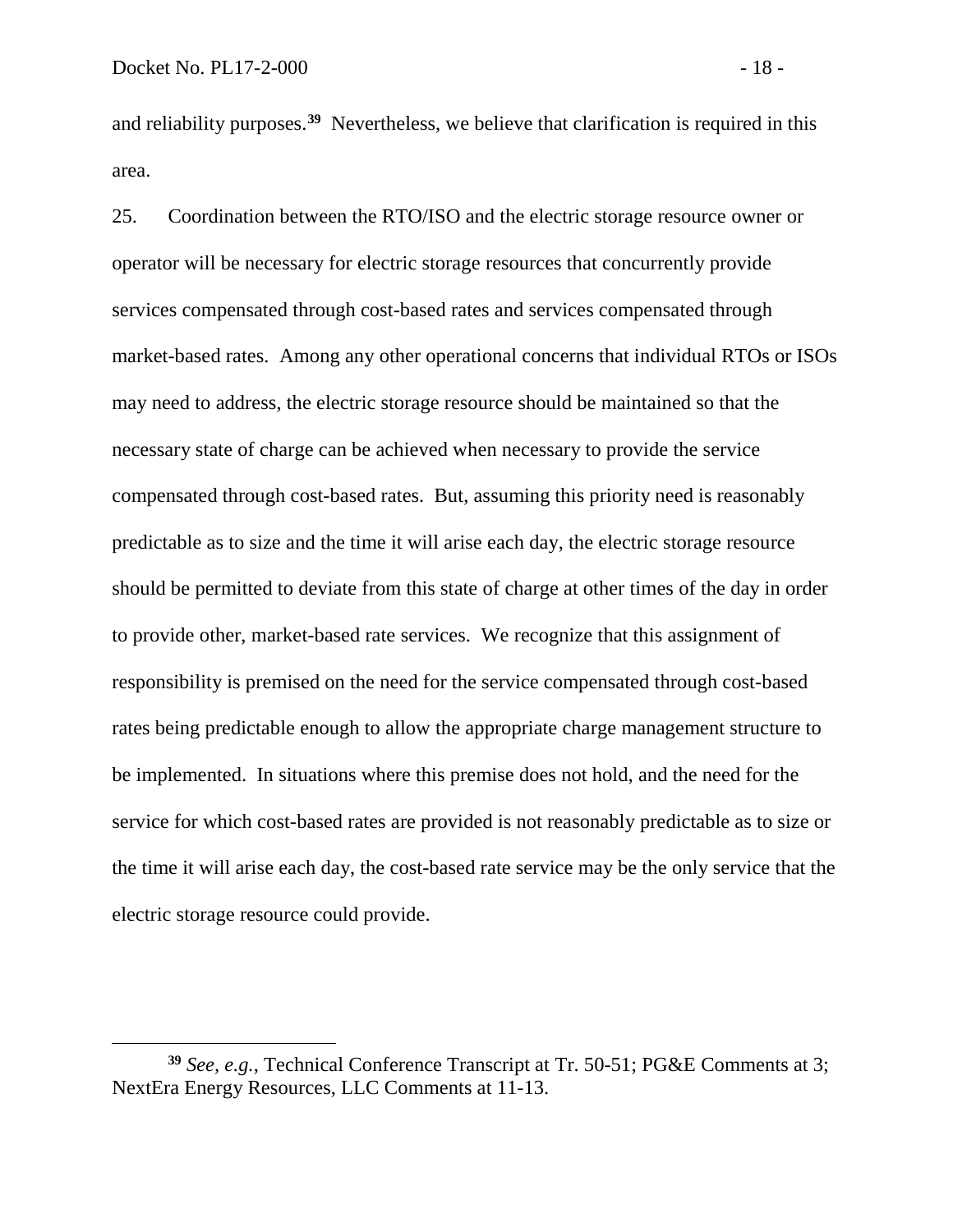26. We also provide guidance that, when the circumstances leading to the need for the service compensated through cost-based rates arise, RTO/ISO dispatch of the electric storage resource to address that need should receive priority over the electric storage resource's provision of market-based rate services. Performance penalties could be imposed on the electric storage resource owner or operator for failure to perform at these times.

27. We further provide guidance that the provision of market-based rate services should be under the control of the electric storage resource owner or operator, rather than the RTO/ISO, to ensure RTO/ISO independence. In other words, while the RTO/ISO always performs the actual optimization of resources participating in the organized wholesale electric markets, during periods when the electric storage resource is not needed for the separate service compensated at cost-based rates, the RTO/ISO would rely on offer parameters provided by the electric storage resource owner or operator for such operation, just as the RTO/ISO does with other market participants.

28. In this regard, we believe that one statement in *Nevada Hydro* requires clarification. Specifically, the Commission's conclusion that it would not be appropriate to require CAISO to assume "*any* level of operational control"**[40](#page-20-0)** over the LEAPS facility should not be taken out of context because RTOs/ISOs arguably always exercise some level of operational control over the resources they dispatch through their markets. The

<span id="page-20-0"></span>**<sup>40</sup>** *Nevada Hydro*, 122 FERC ¶ 61,272 at P 82 (emphasis added).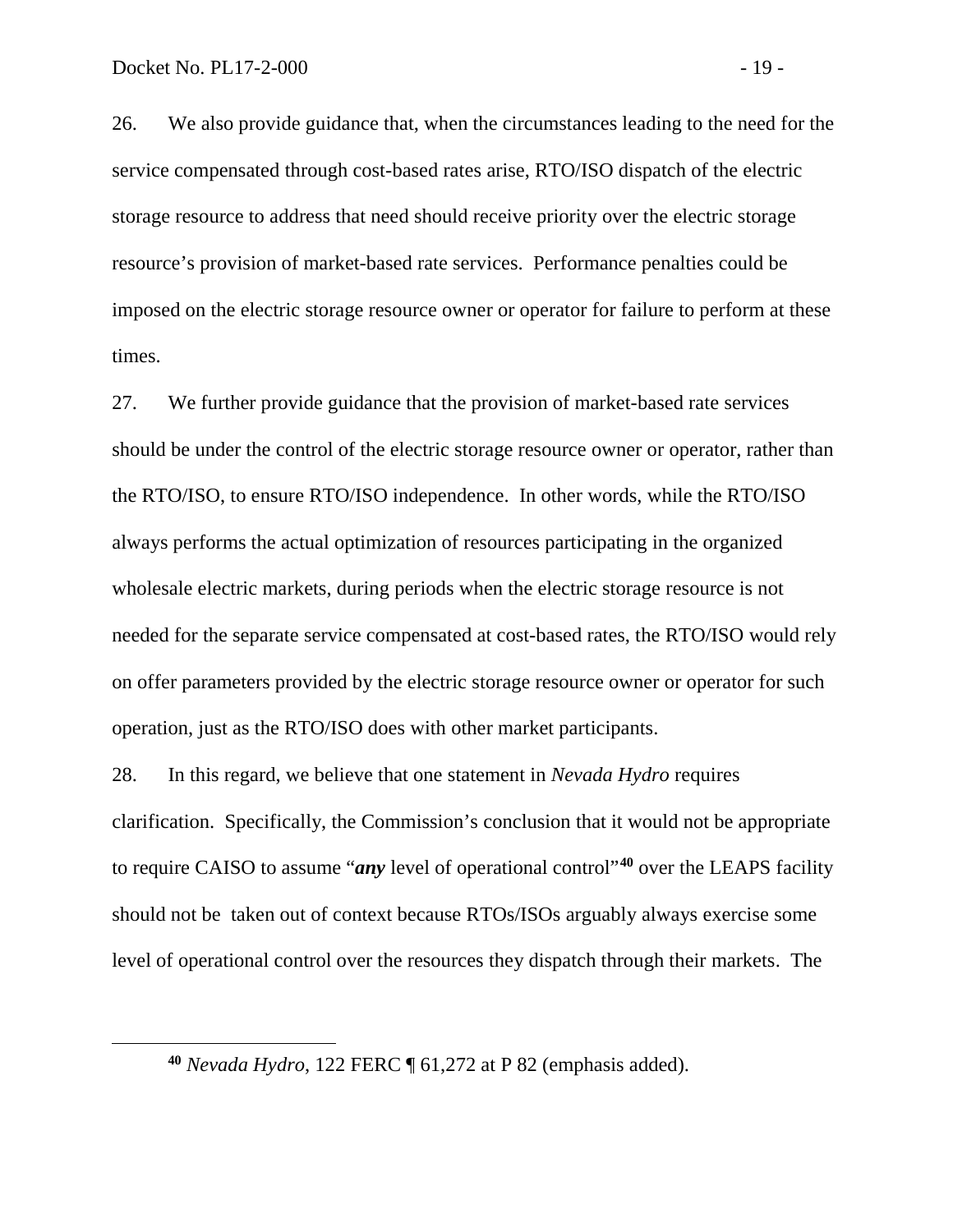Commission's decision in *Nevada Hydro* was discussing only the six proposals for operation of LEAPS as a transmission asset that were discussed in CAISO's stakeholder process. **[41](#page-21-0)** Other facts may warrant a different decision from the Commission. Therefore, we clarify that there is nothing unreasonable about an RTO/ISO exercising some level of control over the resources it commits or dispatches where it can be shown that the RTO/ISO independence is not at issue. When those resources are dispatched through the organized wholesale electric market clearing process, the level of RTO/ISO control will be lower because such dispatch will be based on offer parameters submitted by resource owners or operators. When resources are operated outside of the organized wholesale electric market clearing process (e.g., to address reliability needs), then the RTO's/ISO's control may be greater.

29. We are willing to consider other solutions proposed by an electric storage resource owner or operator seeking to recover costs through cost-based rates and market-based rates that are shown to be effective in avoiding these RTO/ISO independence issues.

# **III. Document Availability**

30. In addition to publishing the full text of this document in the *Federal Register*, the Commission provides all interested persons an opportunity to view and/or print the contents of this document via the Internet through FERC's Home Page (http://www.ferc.gov) and in FERC's Public Reference Room during normal business

<span id="page-21-0"></span>**<sup>41</sup>** *See id.*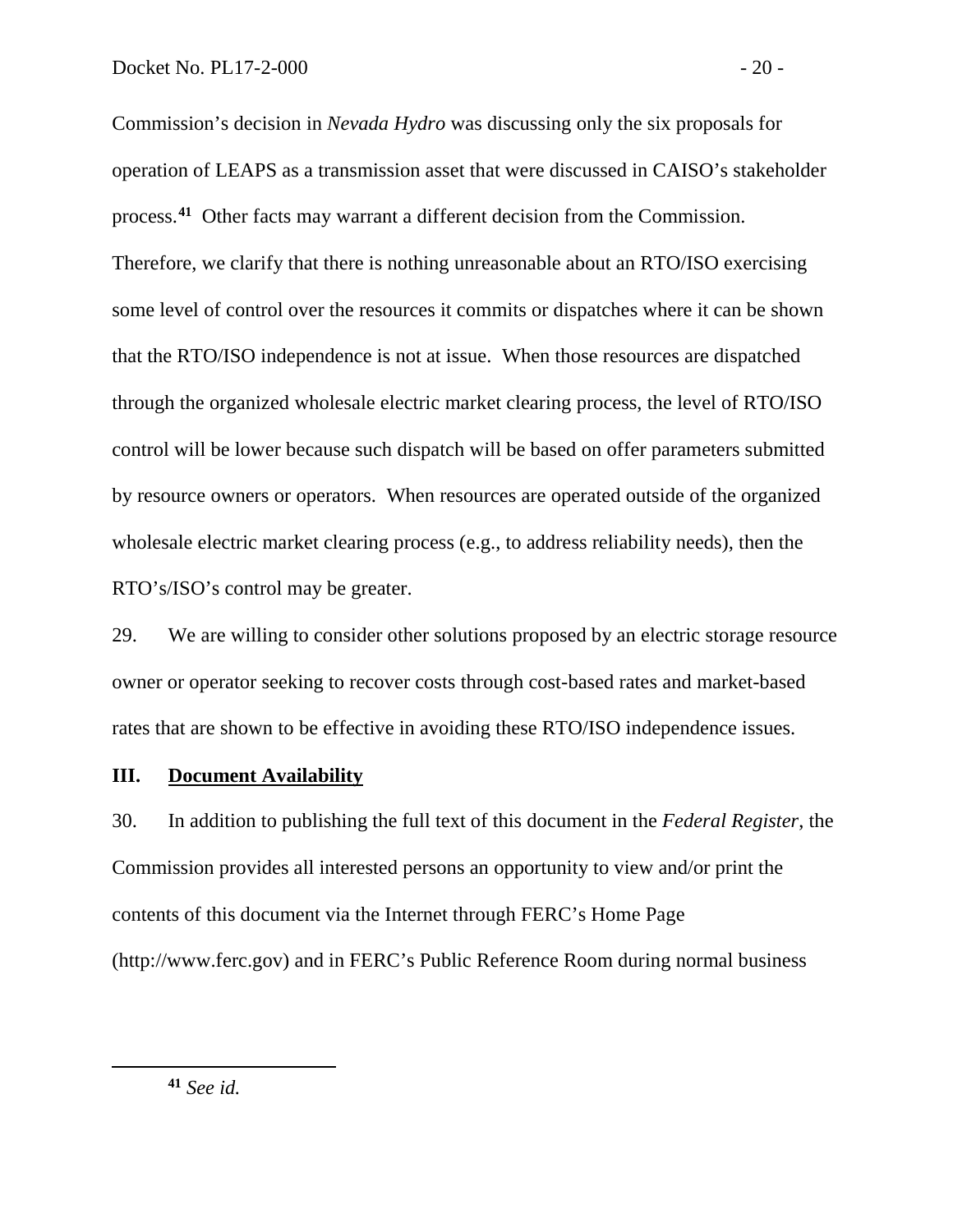hours (8:30 a.m. to 5:00 p.m. Eastern time) at 888 First Street, NE, Room 2A, Washington, DC 20426.

31. From FERC's Home Page on the Internet, this information is available on eLibrary. The full text of this document is available on eLibrary in PDF and Microsoft Word format for viewing, printing, and/or downloading. To access this document in eLibrary, type the docket number excluding the last three digits of this document in the docket number field.

32. User assistance is available for eLibrary and the FERC's website during normal business hours from FERC Online Support at 202-502-6652 (toll free at 1-866-208-3676) or email at ferconlinesupport@ferc.gov, or the Public Reference Room at (202) 502- 8371, TTY (202) 502-8659. E-mail the Public Reference Room

at [public.referenceroom@ferc.gov.](mailto:public.referenceroom@ferc.gov)

# **IV. Effective Date**

33. This policy statement will become effective [date of publication in the *Federal Register*].

By the Commission. Commissioner LaFleur is dissenting with a separate statement attached.

 $(S E A L)$ 

Kimberly D. Bose, Secretary.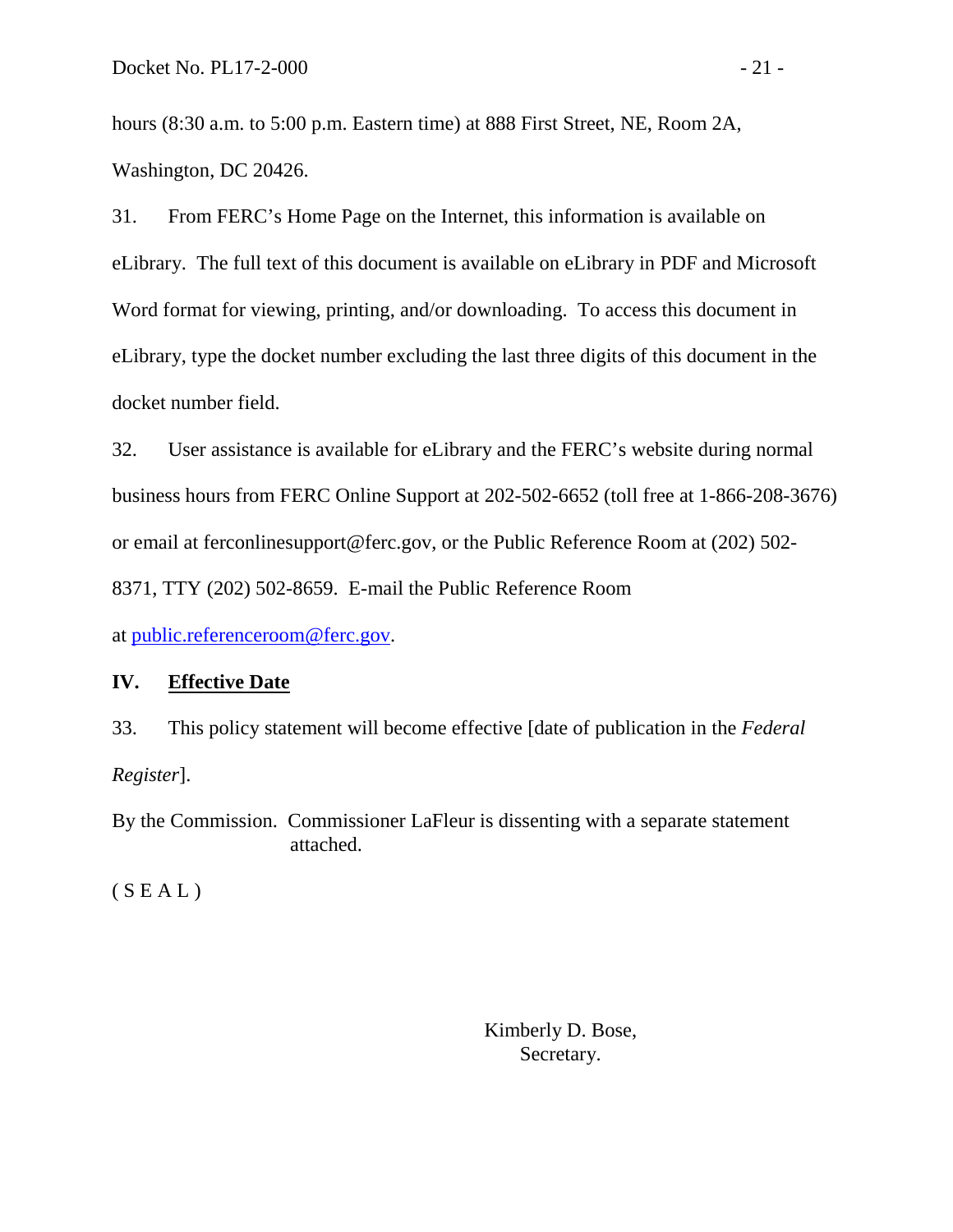## UNITED STATES OF AMERICA FEDERAL ENERGY REGULATORY COMMISSION

Utilization of Electric Storage Resources for Multiple Services When Receiving Cost-Based Rate Recovery Docket No. PL17-2-000

(Issued January 19, 2017)

LaFLEUR, Commissioner *dissenting*:

 $\overline{a}$ 

Today's order addresses whether a storage resource can receive cost-based revenues for providing a transmission service while also participating in the Commission's wholesale markets. The Commission has previously considered related issues in individual cases, such as our *Western Grid* orders from 2010,**[1](#page-23-0)** and I agree that the Commission should be flexible and open to proposals that go beyond the model contemplated in those orders. I am open to potential structures that compensate storage providing transmission service at a cost-based rate while participating in the wholesale markets. However, I am concerned about the broad rationale for this approach put forth in the Policy Statement, which I believe is both flawed in its conclusions and premature in its timing.

I particularly disagree with the Policy Statement's sweeping conclusions about the potential impacts of multiple payment streams on pricing in wholesale electric markets.<sup>[2](#page-23-1)</sup> The Policy Statement summarily dismisses concerns regarding the impact of such arrangements on market competition, and leaves far more than just "implementation details" to be worked out. Indeed, the Policy Statement provides no guidance on how the Commission could evaluate whether a particular filing under section 205 of the Federal Power Act successfully avoids adverse market impacts.

I am concerned that the Policy Statement, while nominally limited to storage resources, could be read to reflect the Commission's views about the impact of multiple payment streams on market pricing more generally, thus implicating broader regional discussions on state policy initiatives and their interaction with competitive markets. These issues, which are currently being discussed by several RTO/ISOs and their

<span id="page-23-0"></span>**<sup>1</sup>** *Western Grid Dev.*, *LLC*, 130 FERC ¶ 61,056, *reh'g denied*, 133 FERC ¶ 61,029 (2010).

<span id="page-23-1"></span>**<sup>2</sup>** *Utilization of Electric Storage Resources for Multiple Services When Receiving Cost-Based Rate Recovery*, 158 FERC ¶ 61,051 (2017).